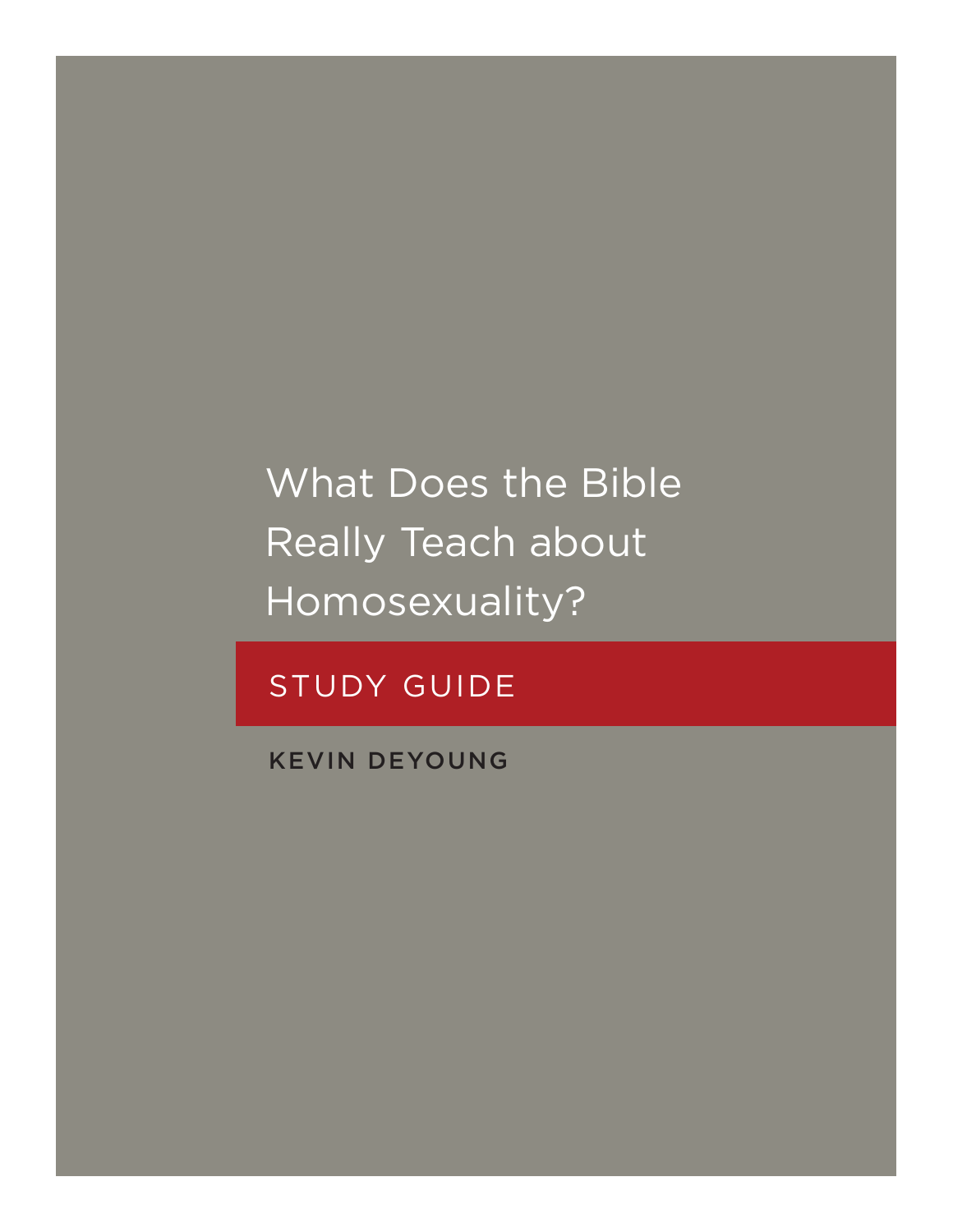Study Guide for

# *What Does the Bible Really Teach about*  **Homosexuality?**

## *KEVIN DEYOUNG*

Prepared by Pat Quinn

**TECROSSWAY** WHEATON, ILLINOIS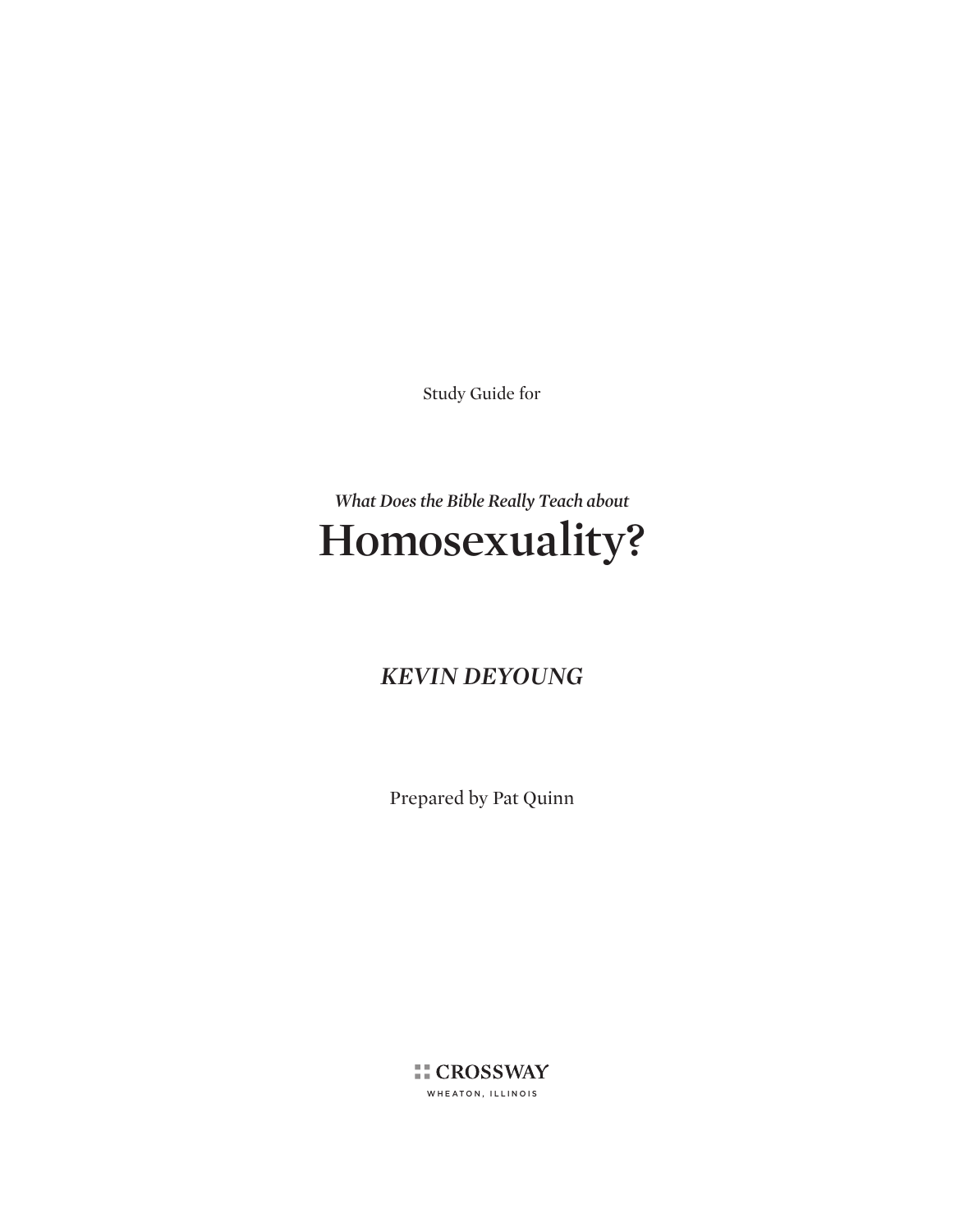Study Guide for: *What Does the Bible Really Teach about Homosexuality?* Copyright © 2015 by Patrick Quinn Published by Crossway

1300 Crescent Street Wheaton, Illinois 60187

All rights reserved. No part of this publication may be reproduced, stored in a retrieval system, or transmitted in any form by any means, electronic, mechanical, photocopy, recording, or otherwise, without the prior permission of the publisher, except as provided for by USA copyright law.

Scripture quotations are from the ESV® Bible (The Holy Bible, English Standard Version®), copyright © 2001 by Crossway, a publishing ministry of Good News Publishers. Used by permission. All rights reserved.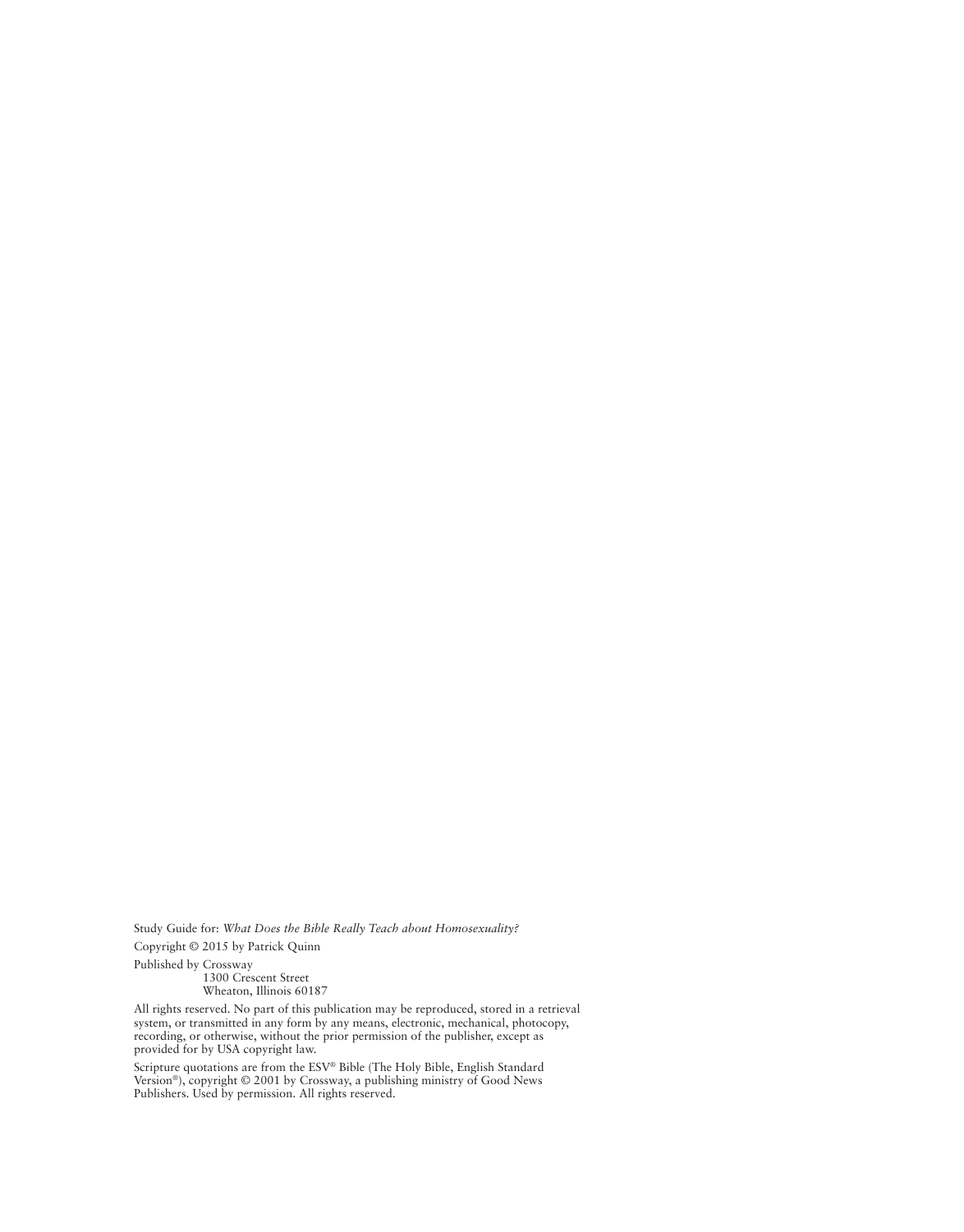## *Contents*

|--|--|--|--|

### Part 1

## *UNDERSTANDING GOD'S WORD*

| 4 The Romans Road in the Wrong Direction (Romans 1) 13 |
|--------------------------------------------------------|
| 5 A New Word from an Old Place (1 Corinthians 6;       |

## Part 2

## *ANSWERING OBJECTIONS*

| 9 | "The Church Is Supposed to Be a Place for     |
|---|-----------------------------------------------|
|   |                                               |
|   |                                               |
|   |                                               |
|   | Conclusion: Walking with God and Walking with |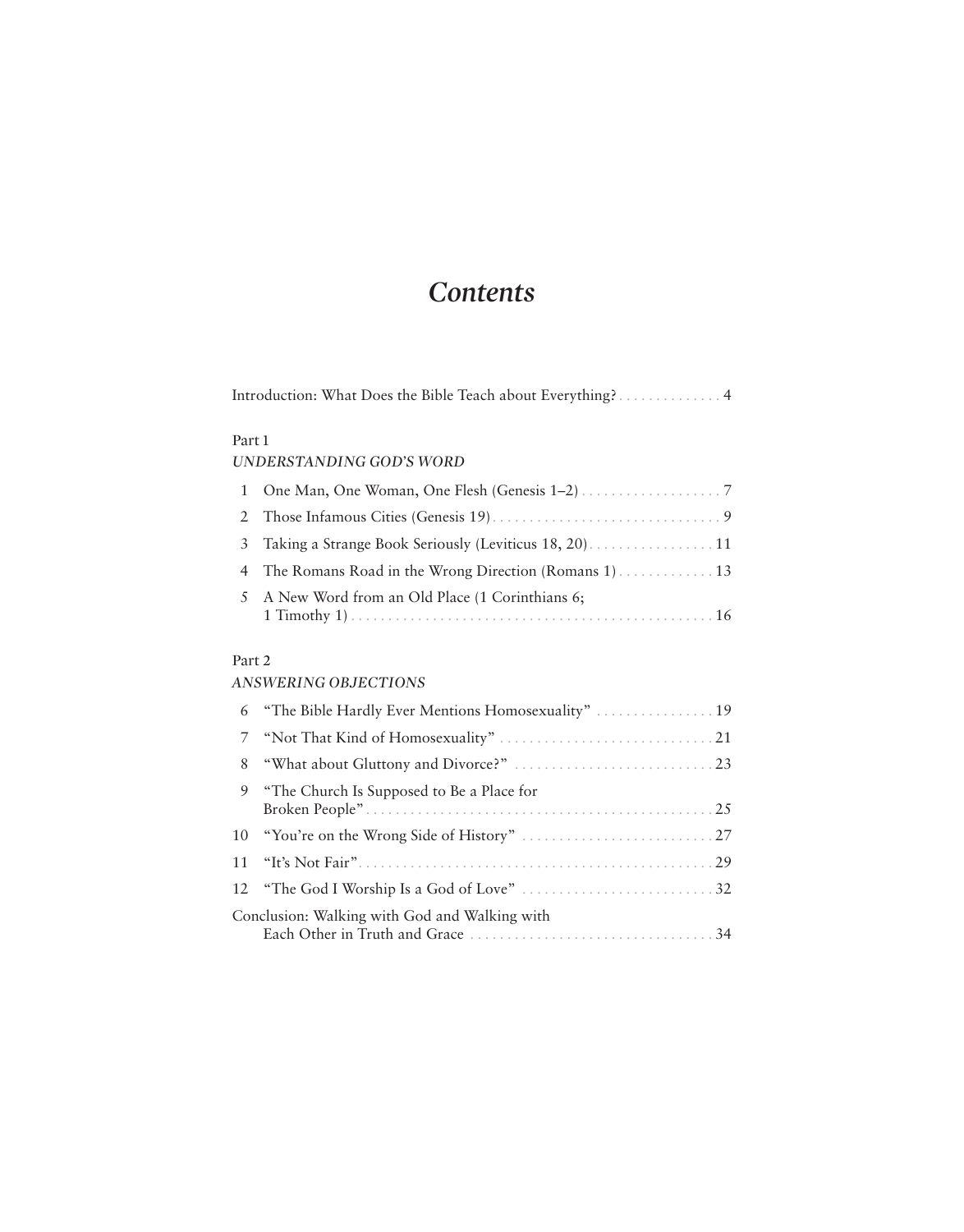## Introduction

## *What Does the Bible Teach about Everything?*

## **Overview**

The Bible is not, first of all, a book about homosexuality or any other moral issue. It is the story of God saving sinners through Jesus Christ for his glory. Therefore, before we consider the question of what the Bible teaches about homosexuality, we must see and appreciate the central plotline of the Bible: "A holy God making a way to dwell in the midst of an unholy people." In the context of this redemptive story, DeYoung has written this "Christian book, with a narrow focus, defending a traditional view of marriage" (p. 15). $1$ 

If Jesus thought the Scriptures were spoken by God himself (Matt.  $19:4-5$ ) and utterly unbreakable (John 10:35), it's certainly appropriate in any confusing, complicated, or controversial matter to ask at the very outset, "What does the Bible really teach?" Whether you are prepared to agree or disagree with this book, I encourage you to keep three things open: your head, your heart, and your Bible. (p. 22)

#### **Discussion Questions**

1) The focus of the book centers on this question, "Is homosexuality a sin that must be repented of, forsaken, and forgiven, or, given the right context and commitment, can we consider same-sex sexual intimacy a blessing worth celebrating and solemnizing?" (p. 15). As you begin reading the book, what are your thoughts on this question? How have you arrived at your conclusions?

2) How does understanding what God says about homosexuality connect with the redemptive storyline of the Bible? Do you believe homosexuality is a gospel issue? Why or why not?

<sup>1</sup>All page numbers in parentheses are to Kevin DeYoung, *What Does the Bible Really Teach about Homosexuality?* (Wheaton, IL: Crossway, 2015).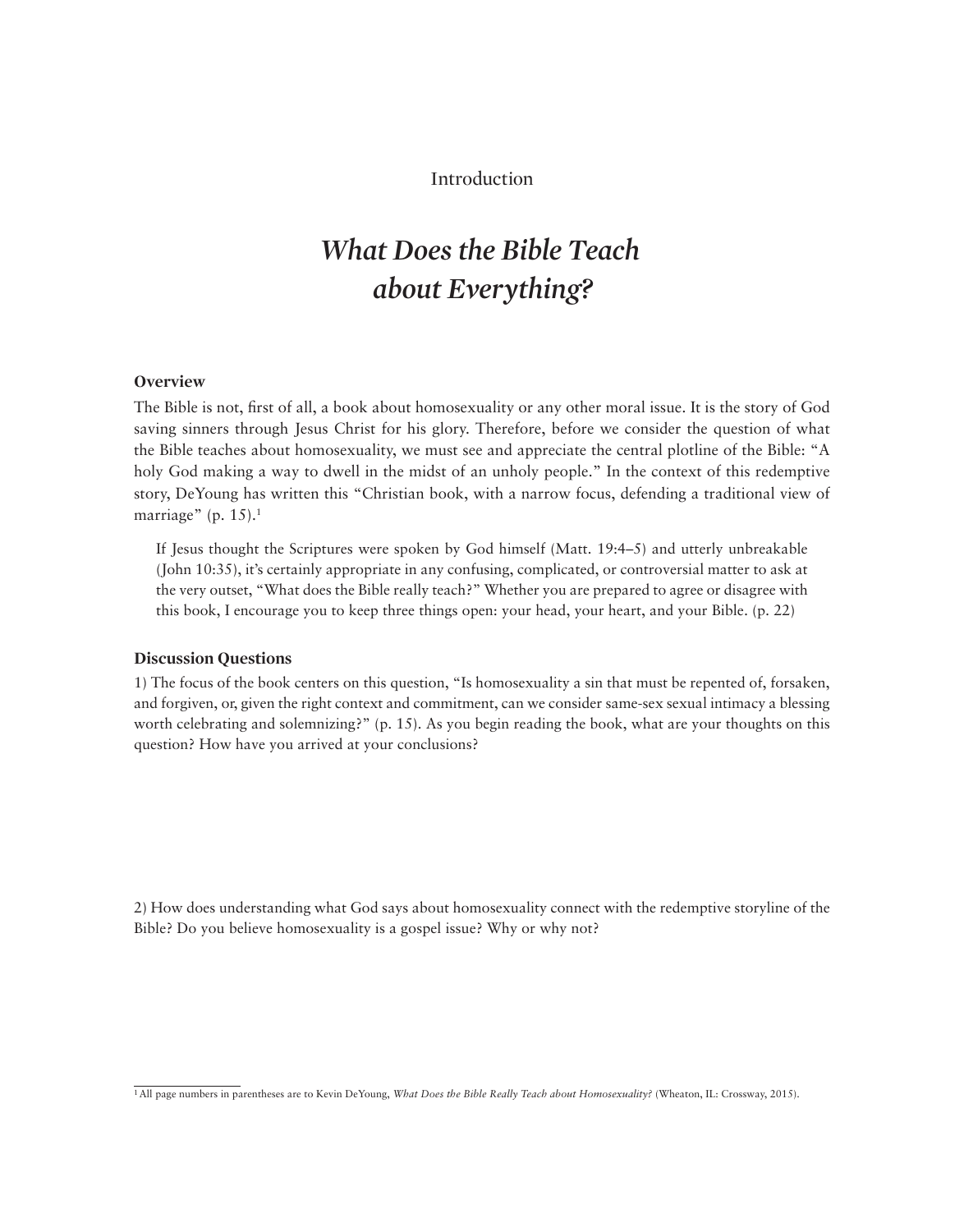3) What arguments have you read or heard legitimizing homosexual behavior and/or same-sex marriage? What do you think about these arguments?

4) Which of the three types of readers do you identify with? What do you hope to learn from this book?

### **Prayer**

Lord, thank you that in the Bible you give us both a central saving story and clear instructions on how to live within this story. Help us open our minds and hearts to your Word and be eager to believe and live accordingly. In Jesus's name. Amen.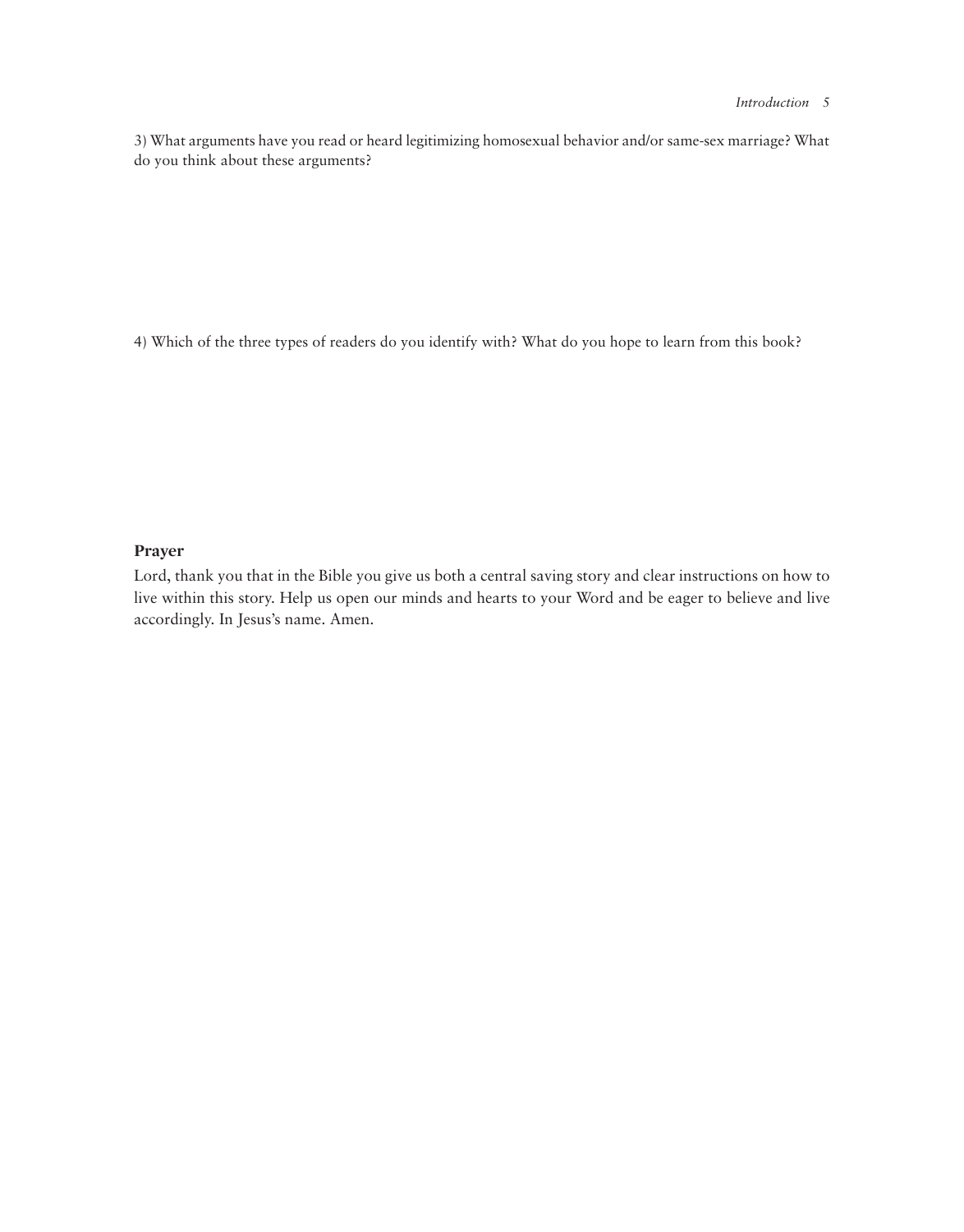Part 1

## *UNDERSTANDING GOD'S WORD*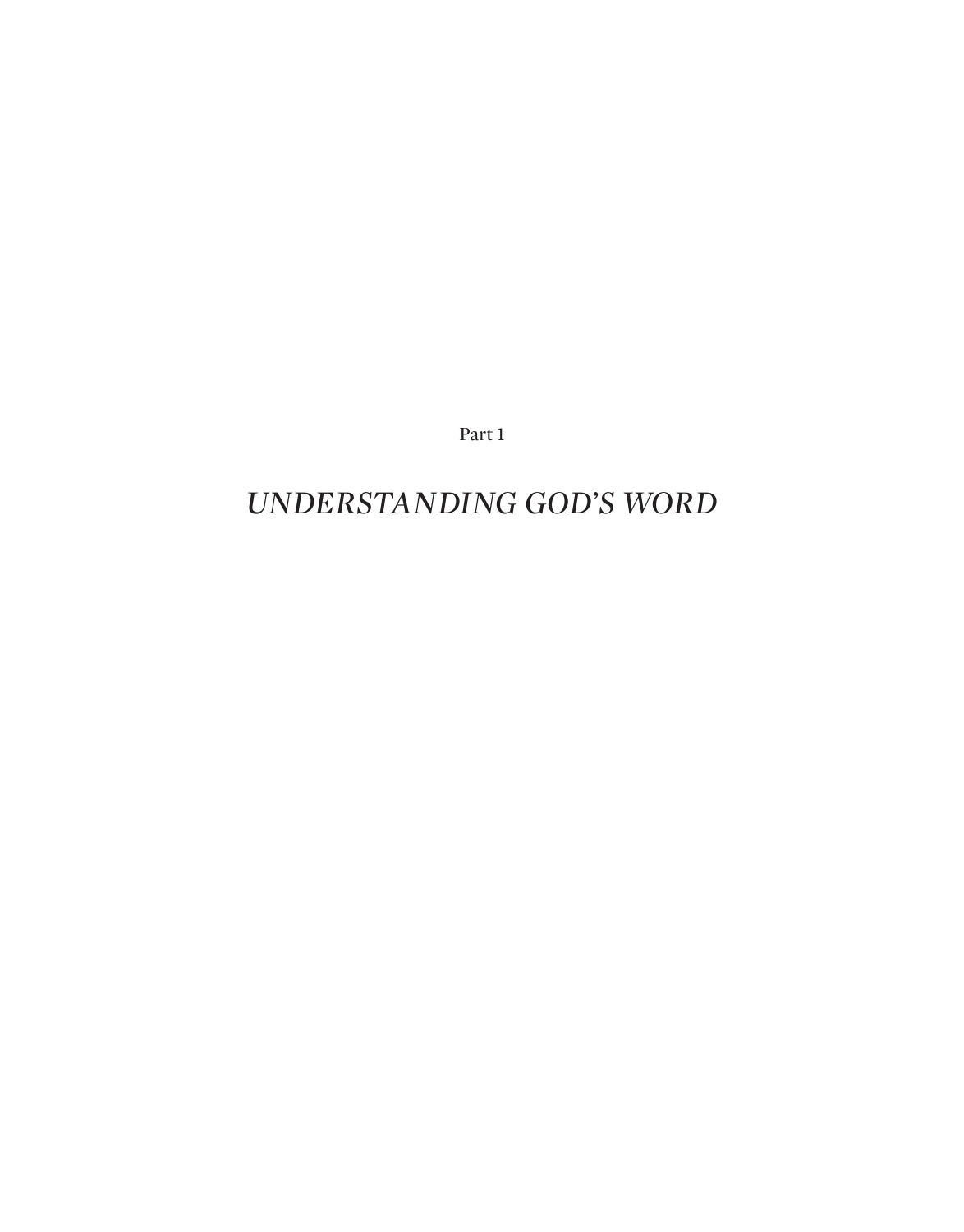## 1

## *One Man, One Woman, One Flesh*

GENESIS 1–2

### **Overview**

Until relatively recently the church has universally taught that marriage is one man and one woman in a one-flesh relationship for life. DeYoung gives five reasons that God's design for marriage requires the complementarity of one man and one woman and that homosexuality does not fit with the created order found in Genesis 1 and 2.

The meaning of marriage is more than mutual sacrifice and covenantal commitment. Marriage, by its very nature, requires complementarity. The mystical union of Christ and the church—each "part" belonging to the other but neither interchangeable—cannot be pictured in marital union without the differentiation of male and female. (p. 32)

### **Discussion Questions**

1) Some revisionists today argue that Eve "was not a complement to Adam as much as a basic companion. The problem she remedied was aloneness not incompleteness" (p. 26). How would you respond to this idea?

2) Briefly summarize DeYoung's five "one man and one woman" arguments on pages 27–32. Which argument is weightiest to you? Why?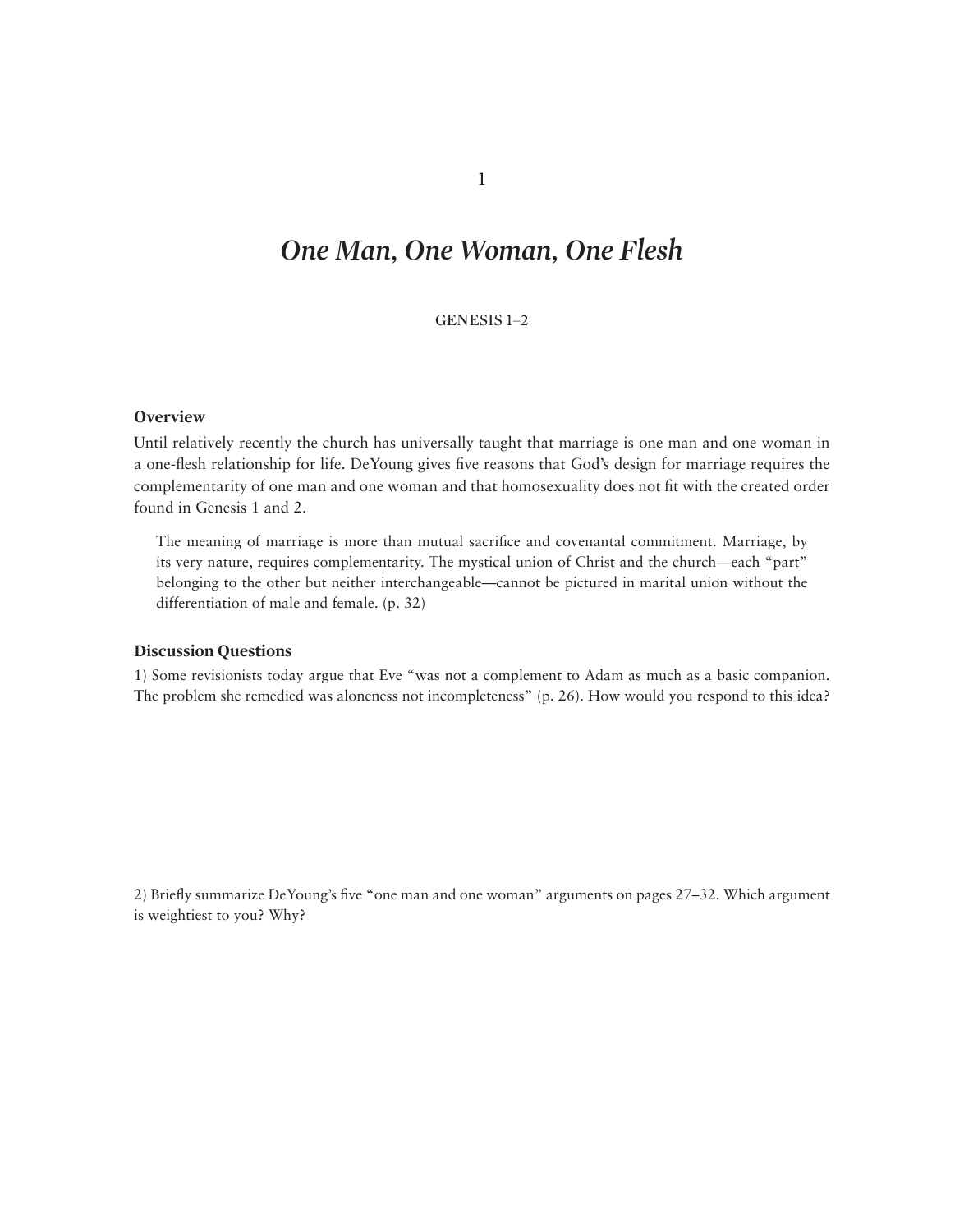3) Explain how sexual intimacy between a husband and a wife is a reunion. How does this support the traditional view of marriage?

4) DeYoung writes, "It would also be wrong to think marriage can be properly defined without any reference to the offspring that should (and normally does) result from the one-flesh union of a husband and wife" (p. 30). What attitudes and beliefs about the connection between marriage and procreation have you encountered? How does Malachi 2:15 influence your thinking?

5) Using only Genesis 2:24–25, how would you respond to a professing Christian who passionately believes in the legitimacy of same-sex marriage? (If you are doing this study as a group, you could do a role-play with two people.)

### **Prayer**

Father, give us eyes to see and hearts to appreciate the beauty of marriage as you have created it. Forgive us for forgetting that you have designed the marital union of a man and a woman to portray the relationship between Christ and the church. Help us uphold the sanctity and beauty of marriage. In Jesus's name. Amen.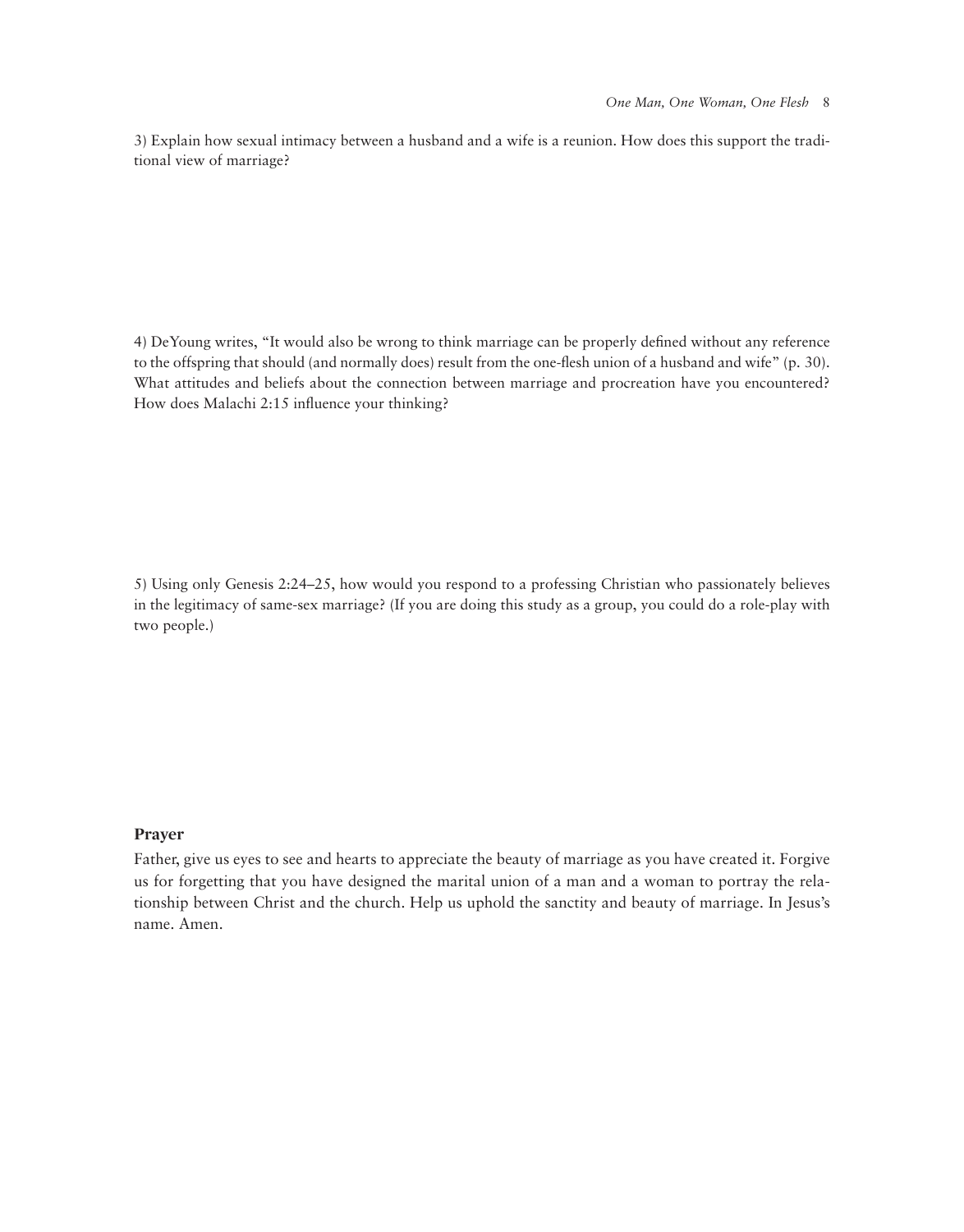## *Those Infamous Cities*

#### GENESIS 19

#### **Overview**

Sodom and Gomorrah are biblical bywords for sexual sin and divine judgment. Although the Genesis 19 story of Lot and his two visitors in Sodom has often been used as a biblical argument against homosexuality, some scholars believe the story has been misinterpreted or is irrelevant to the topic. DeYoung uses biblical and extrabiblical material to show that homosexuality was indeed one of the serious sins which Sodom was justly punished for.

From the allusion in Ezekiel, to the perception of Sodom in other Jewish literature, to the mention of unnatural desire in Jude, we see that Sodom had a reputation for sexual sin in general and likely homosexual sin in particular. . . . Sodom and Gomorrah were guilty of a great many sins; we don't have to prove that homosexual practice was the only sin to show that it was one of them. (p. 38)

#### **Discussion Questions**

1) Read Genesis 19:1–14. What sin is being described here? Why do you think this story is in the Bible?

2) How do Ezekiel 16:47–50 and Jude 7 reinforce that homosexuality was *part* of Sodom's sin? How can we guard against either overemphasizing or underemphasizing this?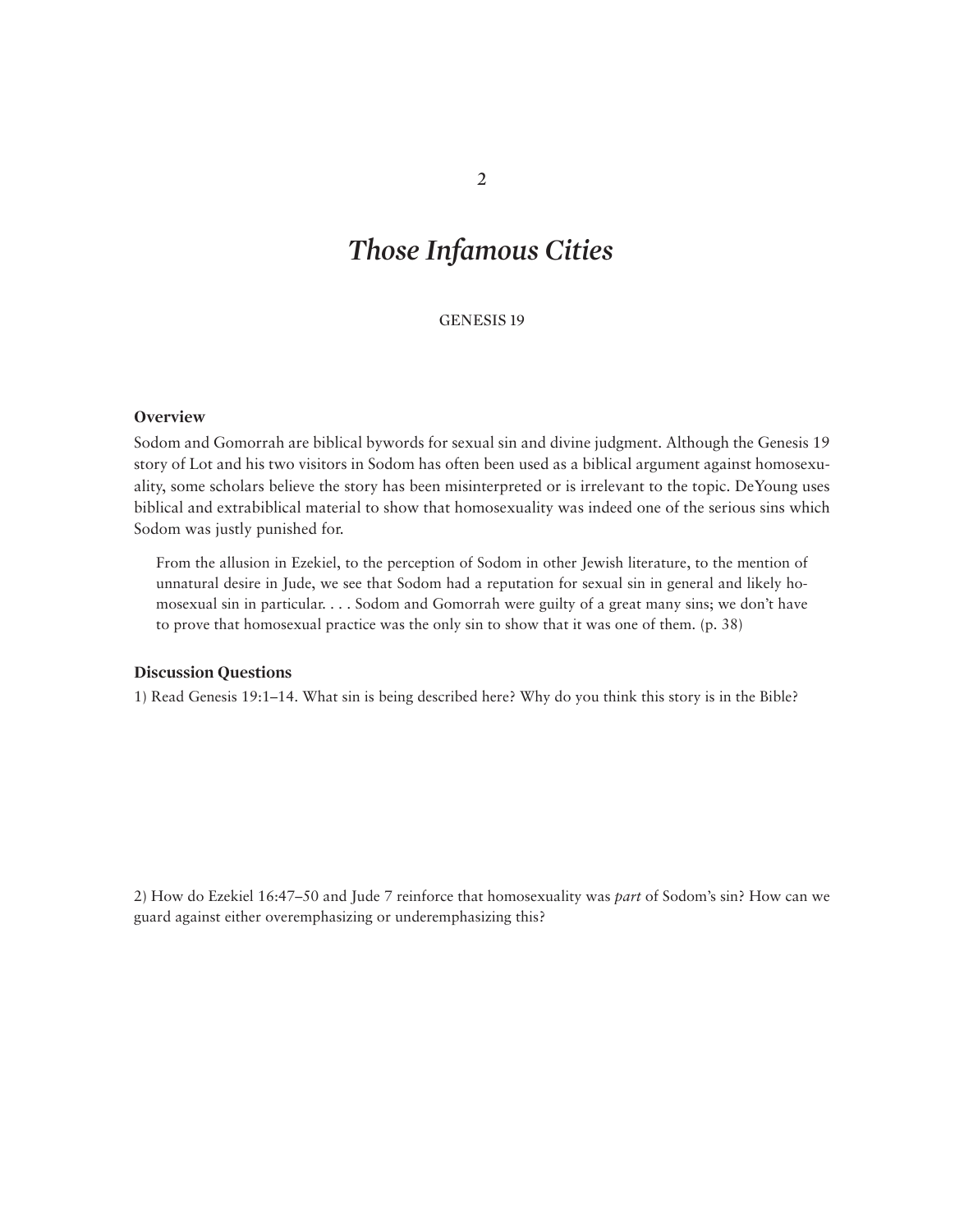3) DeYoung believes that Scripture alone (*sola Scriptura)* is our final authority in matters of faith and practice. So why does he quote from extrabiblical texts (pp. 36–37) to support his argument in this chapter? Which quote was most helpful to you?

4) Do you think homosexual sin is worse than other sins? Why or why not?

5) You may have seen pictures of Christians protesting homosexuality while holding signs that say things like "God hates fags." How would you respond to someone who says that Genesis 19:1–14; Ezekiel 16:47–50; and Jude 7 support hostile attitudes and behaviors toward those who self-identify as gay or lesbian?

## **Prayer**

Lord Jesus, cleanse our hearts of everything inconsistent with your holy love. Help us to see ourselves as the chief of sinners and then to speak your truth out of a humble desire for your glory and the salvation of sinners. Amen.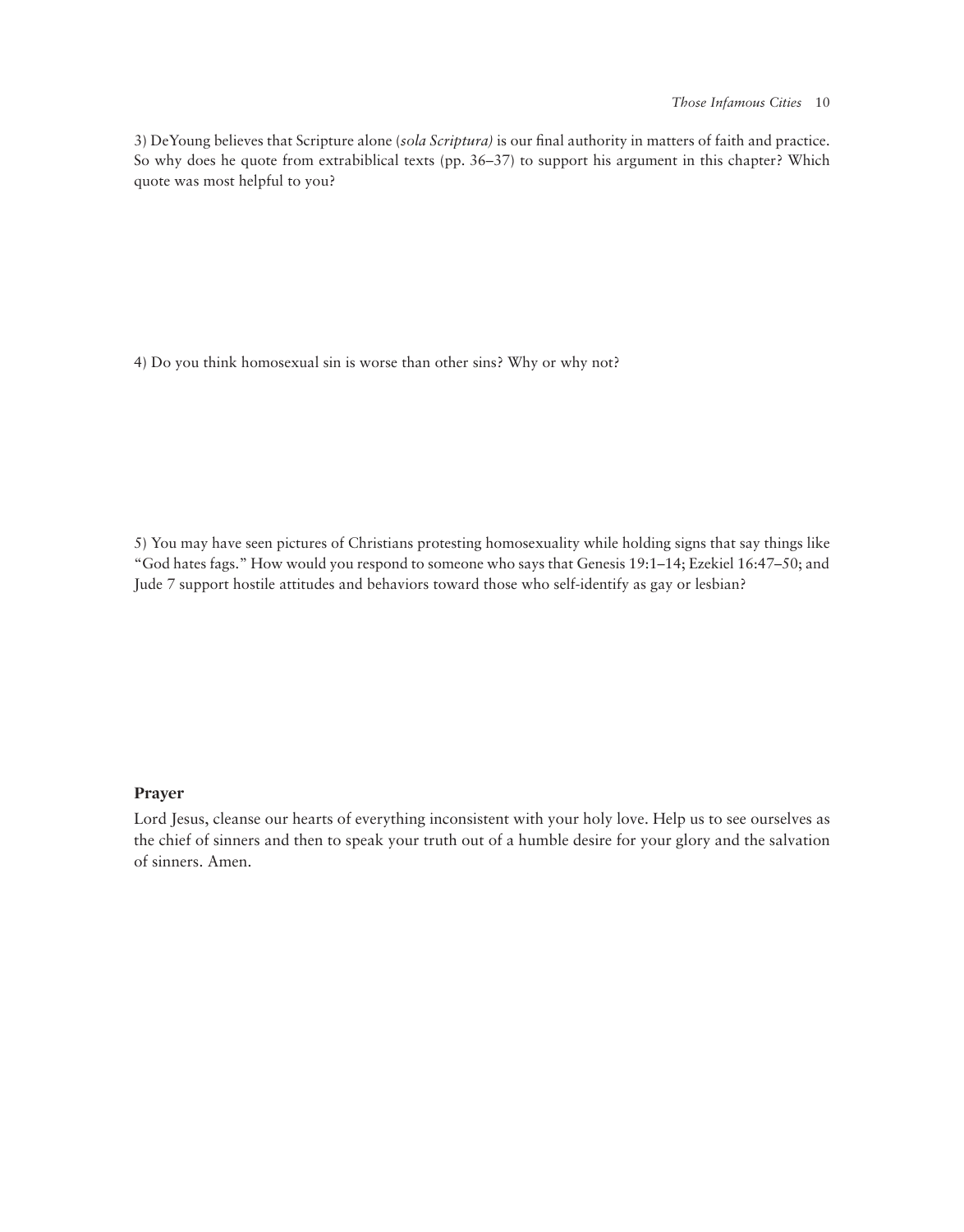## *Taking a Strange Book Seriously*

LEVITICUS 18; 20

#### **Overview**

Leviticus is a book that many people would gladly skip over, due to the preponderance of moral and ritual laws. However, this book is often appealed to by New Testament writers in their teaching about the holiness of God and the requirement of holiness in his people. The Leviticus commands about sexuality in general and homosexuality in particular are still relevant and important.

Israel was to be holy as Yahweh is holy. As a holy nation, God's people were to be different from the surrounding peoples and cultures—which entailed a radically different sexual ethic. And that meant an absolute prohibition against homosexual behavior of every kind. God's plan for sexual intimacy in the garden was one man with one woman—not close relatives, not the wife of another man, not a man and an animal, and not two men or two women. (p. 42)

#### **Discussion Questions**

1) Leviticus 19:2 says, "You shall be holy, for I the Lord your God am holy." How would you define *holy* or *holiness*? Why do you think God is so concerned about *sexual* holiness?

2) How is Jesus's *fulfilling* the Old Testament law different from *setting it aside*? In what ways does Jesus fulfill the Old Testament sexual laws?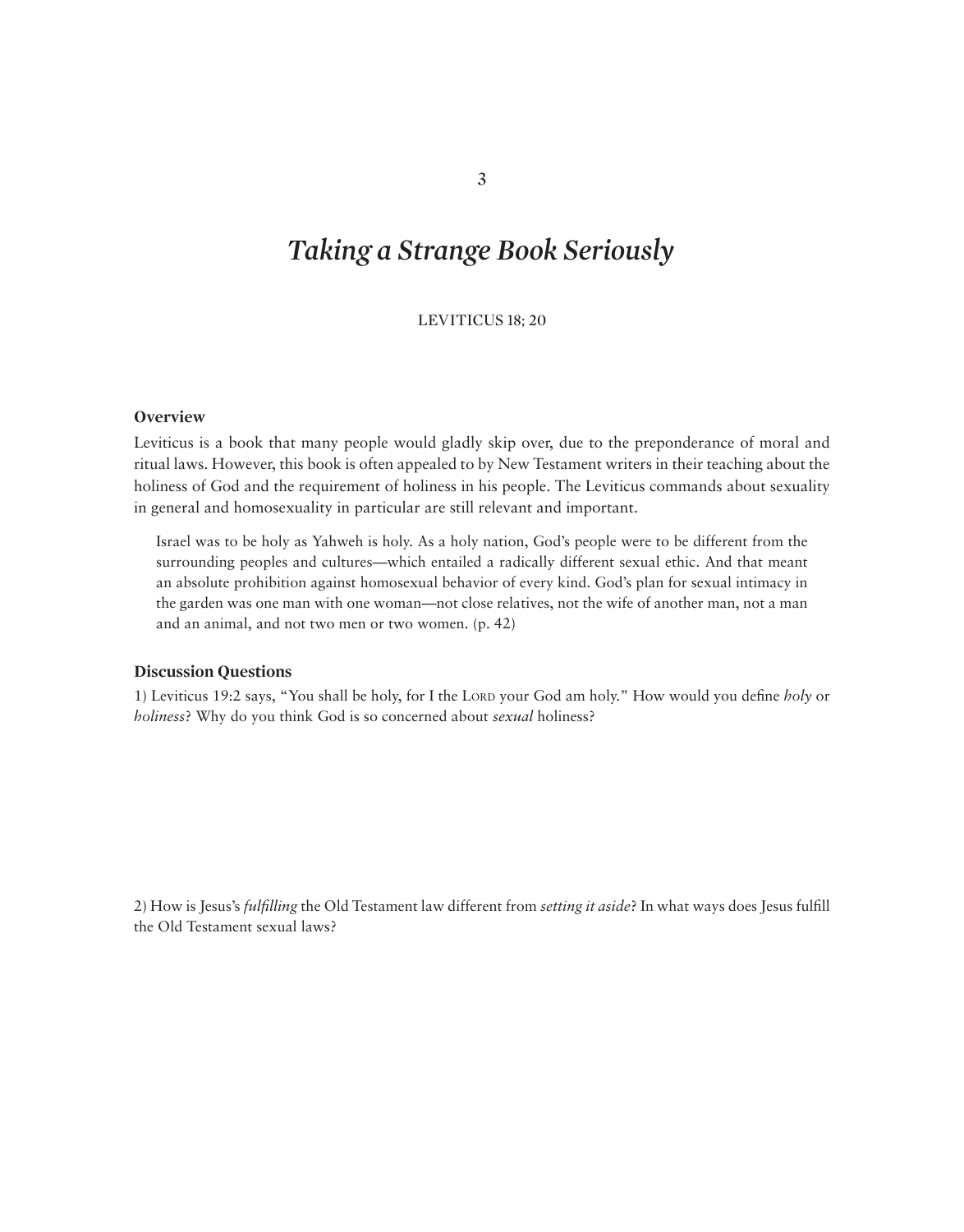3) Some would say that the prohibition against sex during a woman's menstrual period (Lev. 18:19) invalidates the whole Levitical sexual ethic, including the prohibition against homosexual activity. What would you say to this?

4) How does the sexual ethic in Leviticus relate back to what we saw about marriage in Genesis 1–2? Why is this connection important?

5) Briefly summarize in your own words DeYoung's six arguments in this chapter. How will you remember the main points?

## **Prayer**

Thank you, Holy Spirit, that you have inspired all Scripture, including Leviticus, to teach, correct, and train us in righteousness. Help us to correctly interpret, steadfastly believe, and winsomely instruct others in living a holy life. Grant that we might live lives of sexual holiness for the glory of Christ and the building up of the church. Amen.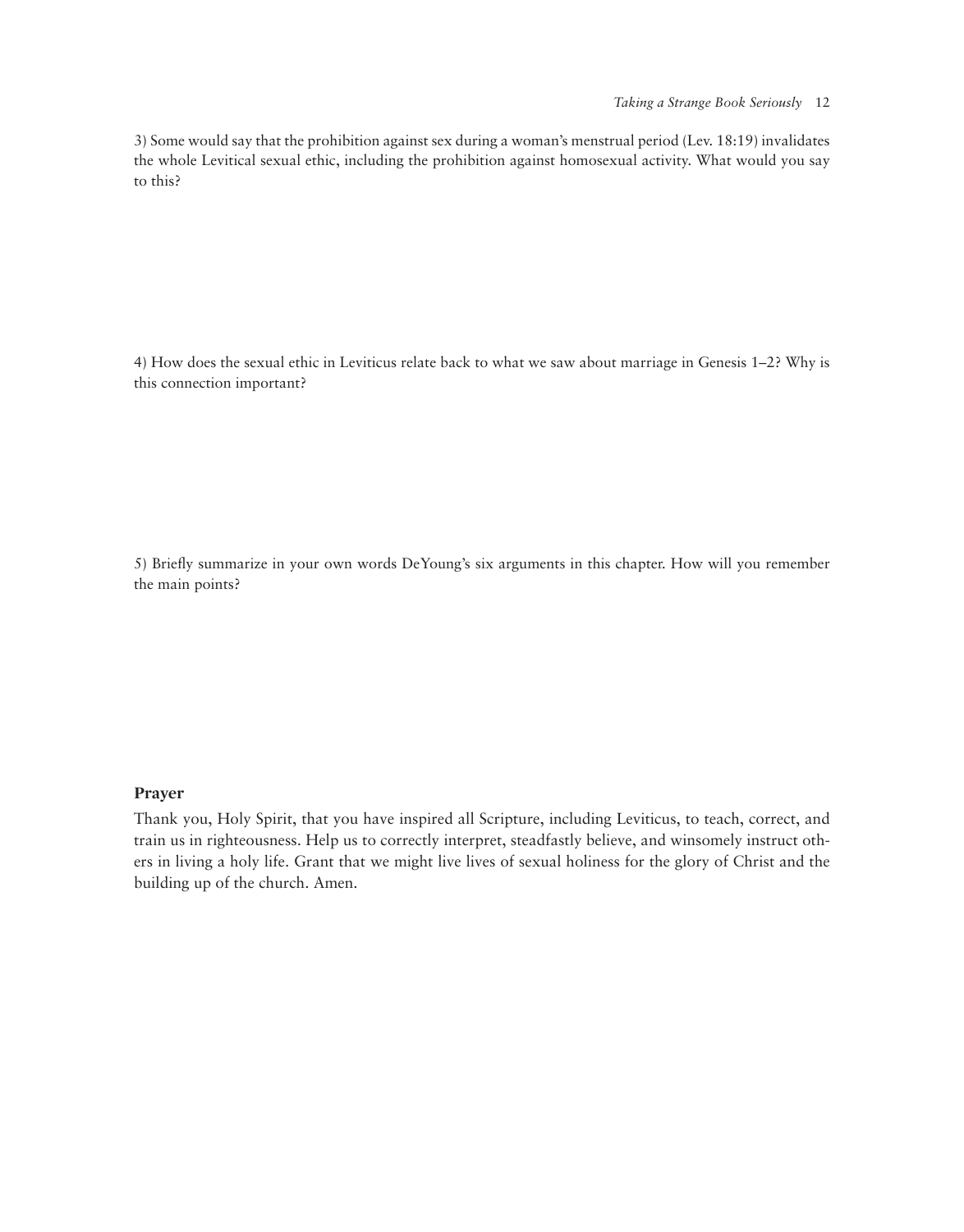## *The Romans Road in the Wrong Direction*

ROMANS 1

#### **Overview**

Romans 1 gives the most penetrating description in the Bible of the dynamics of sin and salvation. It is built around two crucial revelations: the wrath of God revealed against suppressing the truth and committing idolatry, and the righteousness of God revealed for the salvation of those who embrace the saving power of the gospel. By uncovering three dark exchanges unbelievers make, Paul brings to light the deep structure of homosexuality and witnesses to God's condemnation of it.

There is no way to "rescue" Paul from his strong condemnation of homosexual behavior. . . . The allusions to Genesis and the emphasis on the "exchange" present in same-sex sexual intimacy will not allow for any other conclusion but the traditional one: God's people ought not engage in homosexual behavior nor give approval to those who do. (p. 57)

#### **Discussion Questions**

1) Read Romans 1:18–27 and 2:1–5. Briefly explain how God's wrath operates in the present and in the future. What are some evidences of God's present wrath in our culture?

2) What are the three exchanges and resulting consequences of human depravity in Romans 1? Why do you think Paul went beyond condemning sexual sin in general (vv. 24–25) to condemning homosexual sin in particular (vv. 26–27)?

4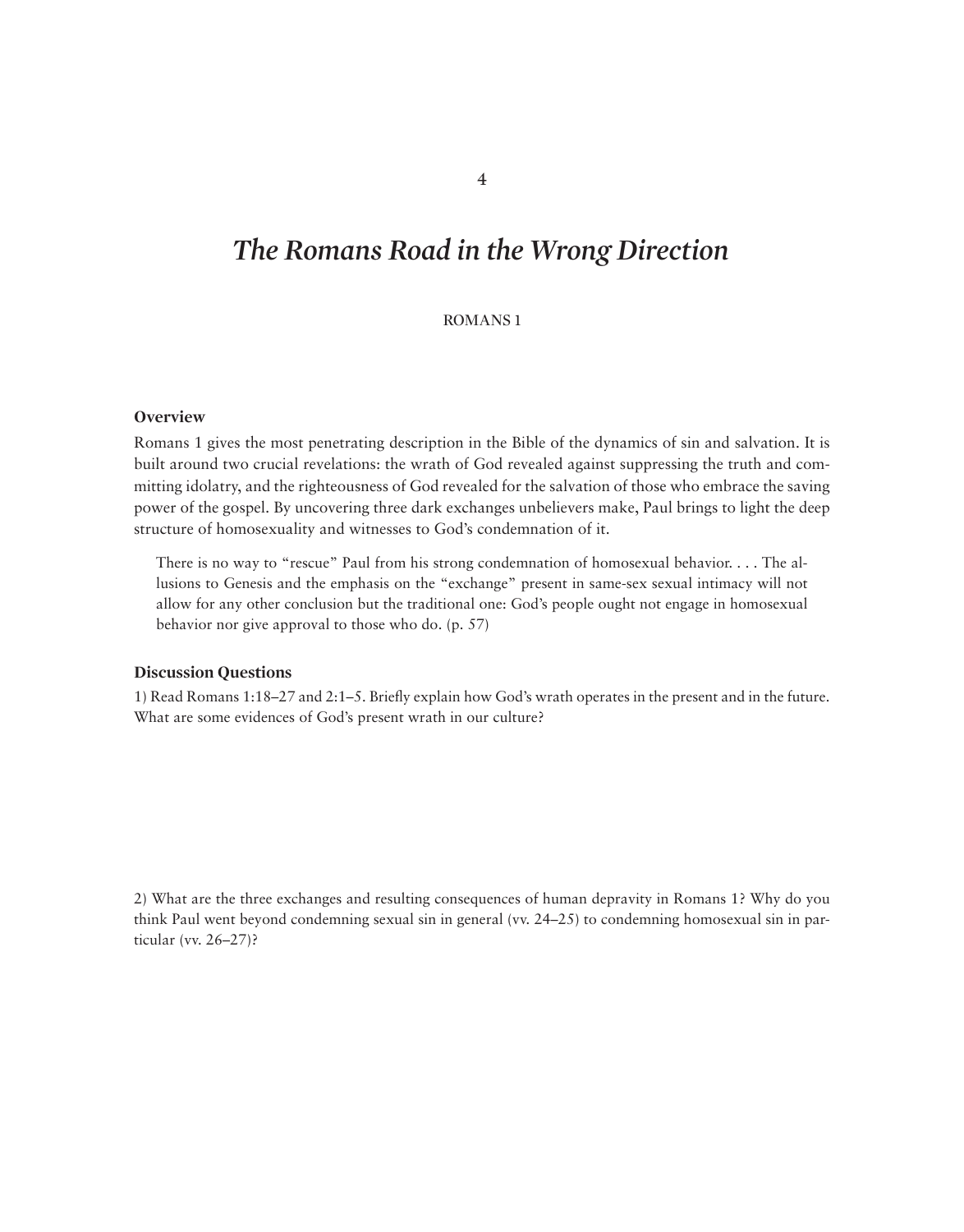3) Some argue that Paul was condemning not adult, consensual homosexual behavior but some narrower subset of homosexual practice. Give a one- to two-sentence reason why Paul was not merely condemning:

• Pederasty

- Master-slave relationships
- Sexual excess

4) A popular idea today is that since many who experience same-sex attraction testify to *discovering* rather than *choosing* their same-sex attraction, it cannot be wrong to act in accordance with their authentic feelings and desires. How would Paul evaluate this reasoning?

5) Which of the following words best describes your church's response to those experiencing same-sex attraction?

- Condemning
- Condoning
- Ignoring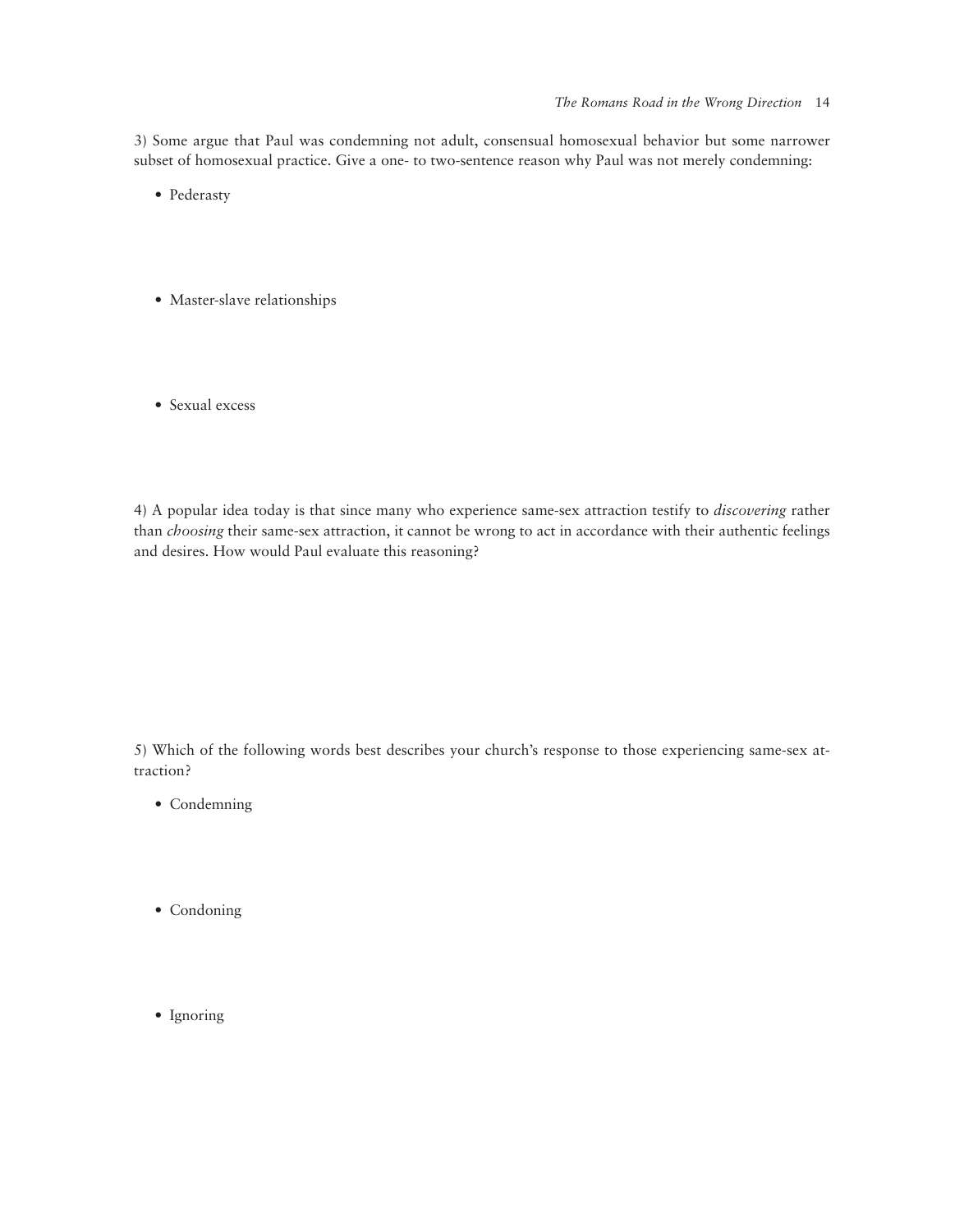• Other

What changes would you like to see in your church's response? In your own response?

6) Why is it essential to keep Romans 1:16–17 central in our discussion of any and every sin? Who do you know that needs to experience "the power of God for salvation"?

#### **Prayer**

How we praise you, Lord, that the gospel is "the power of God for salvation to everyone who believes." Each one of us needs gospel grace, no matter which sins we are prone to. Give us clear-headed theology, broken-hearted compassion, and Spirit-led wisdom as we bring the gospel to a sexually broken world. In Jesus's name. Amen.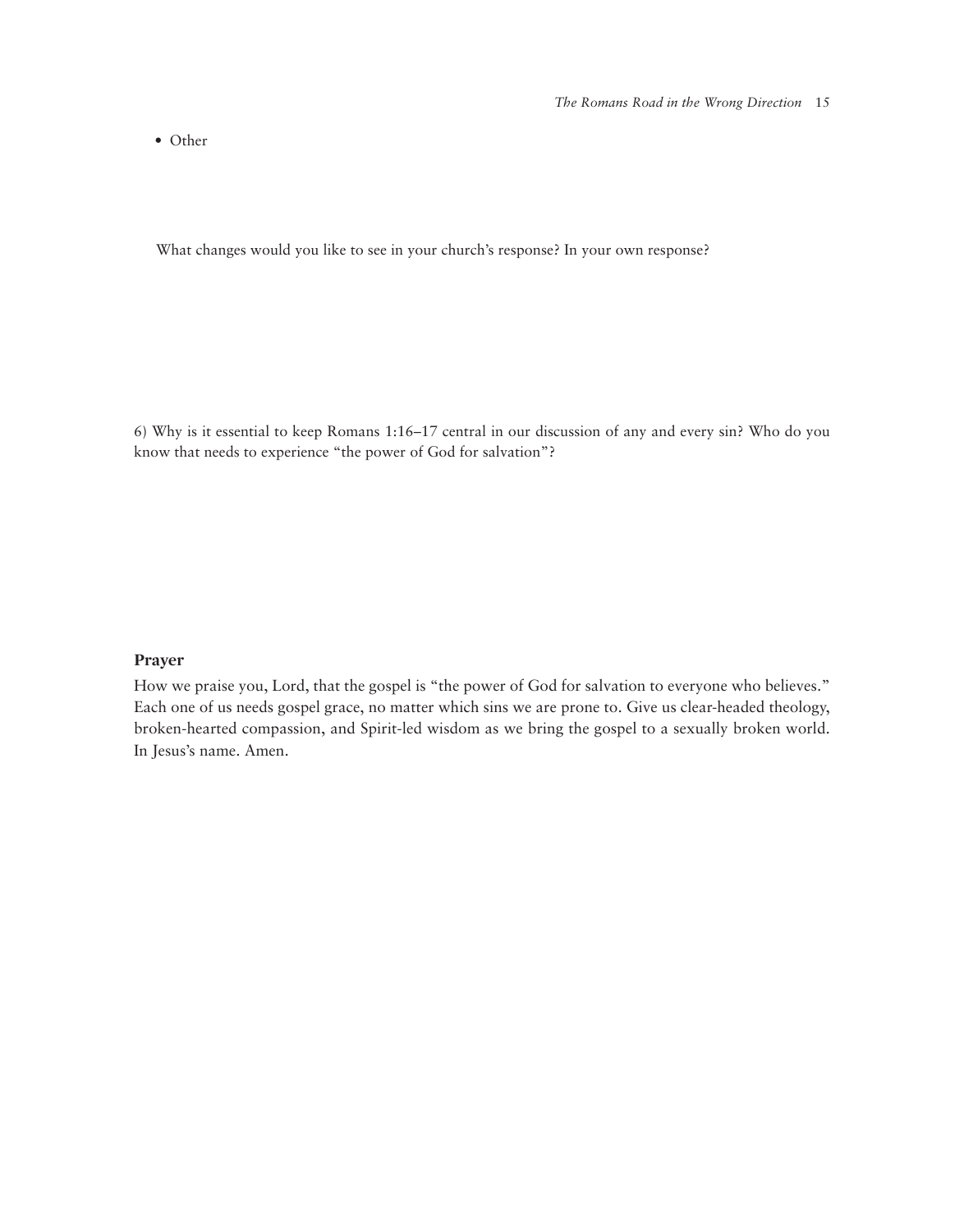## *A New Word from an Old Place*

1 CORINTHIANS 6; 1 TIMOTHY 1

#### **Overview**

This chapter provides a challenging but helpful explanation of two Greek words related to homosexuality: *malakoi* (1 Cor. 6:9–10) and *arsenokoitai* (1 Cor. 6:9–10; 1 Tim. 1:8–11). Revisionists maintain that these words refer to something more narrow than consensual, adult homosexual activity, such as pederasty or prostitution. DeYoung uses principles of translation and interpretation, lexical and biblical theology, and common-sense reasoning to come to a different conclusion.

This understanding of *malakoi* and *arsenokoitai* . . . fits with the consensus of modern English translations, fits with the ethics of the Old Testament, fits with the training Paul would have received as a Jewish scholar, and, most importantly, fits within the context of Paul's argument. . . . Both terms refer to men who have sex with other men, the passive and the active partners. (p. 67)

#### **Discussion Questions**

1) This chapter was more technical and, therefore, challenging. What was your experience reading this chapter? What became more clear? What questions do you still have?

2) What are your conclusions about the meanings of *malakoi* and *arsenokoikai* from comparing the nine major English translations? Which of these influenced your reasoning?

• Whatever the revisionists say must be wrong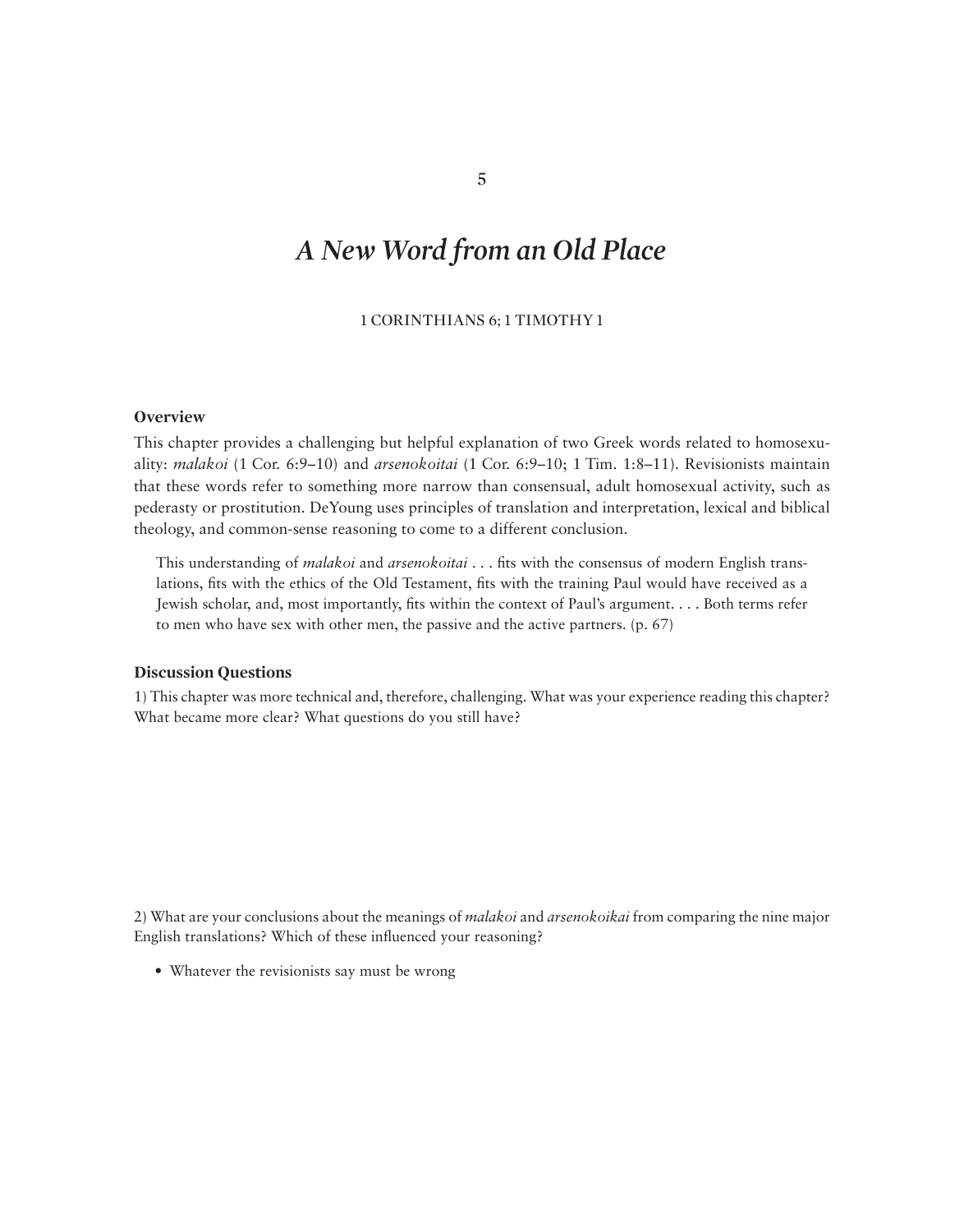- Whatever DeYoung says must be right
- Other

3) What does "context is king" mean? How does DeYoung use this principle to explain the meaning of the two Greek words *malakoi* and *arsenokoikai*?

4) Briefly explain how Paul's prohibitions in 1 Corinthians 6:9–10 and 1 Timothy 1:8–11 against homosexual behavior are based on the Levitical Holiness Code. Why is this important?

5) Why is "active homosexual partner" a better translation of *arsenokoitai* than "homosexual"? Why is "passive homosexual partner" a better translation of *malakoi* than "effeminate"?

6) Reflect on the first five chapters and write down or discuss the most compelling arguments for a traditional understanding of marriage and sexuality.

#### **Prayer**

Use Psalm 19:7–11 to pray prayers of rejoicing, repenting, and requesting.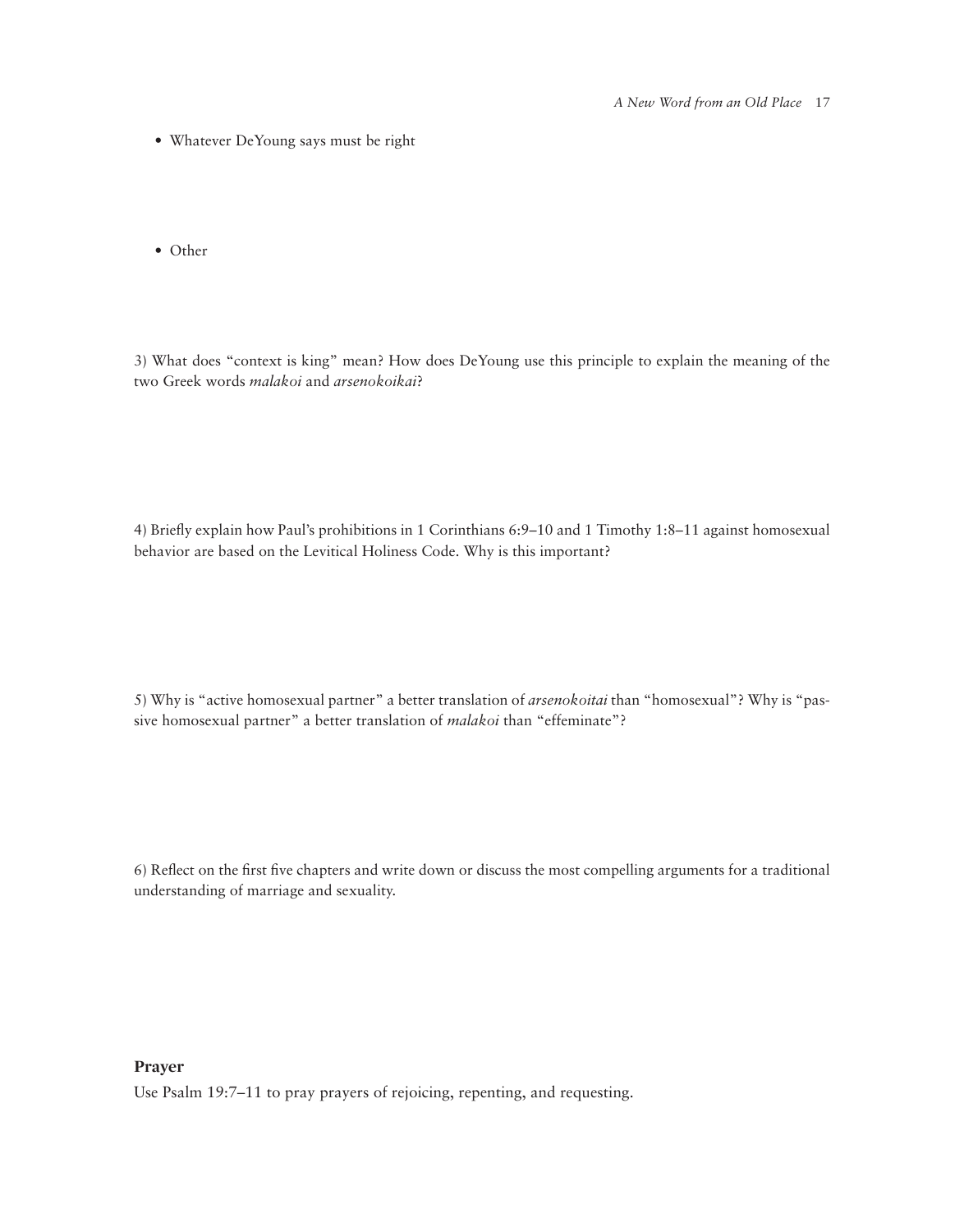Part 2

## *ANSWERING OBJECTIONS*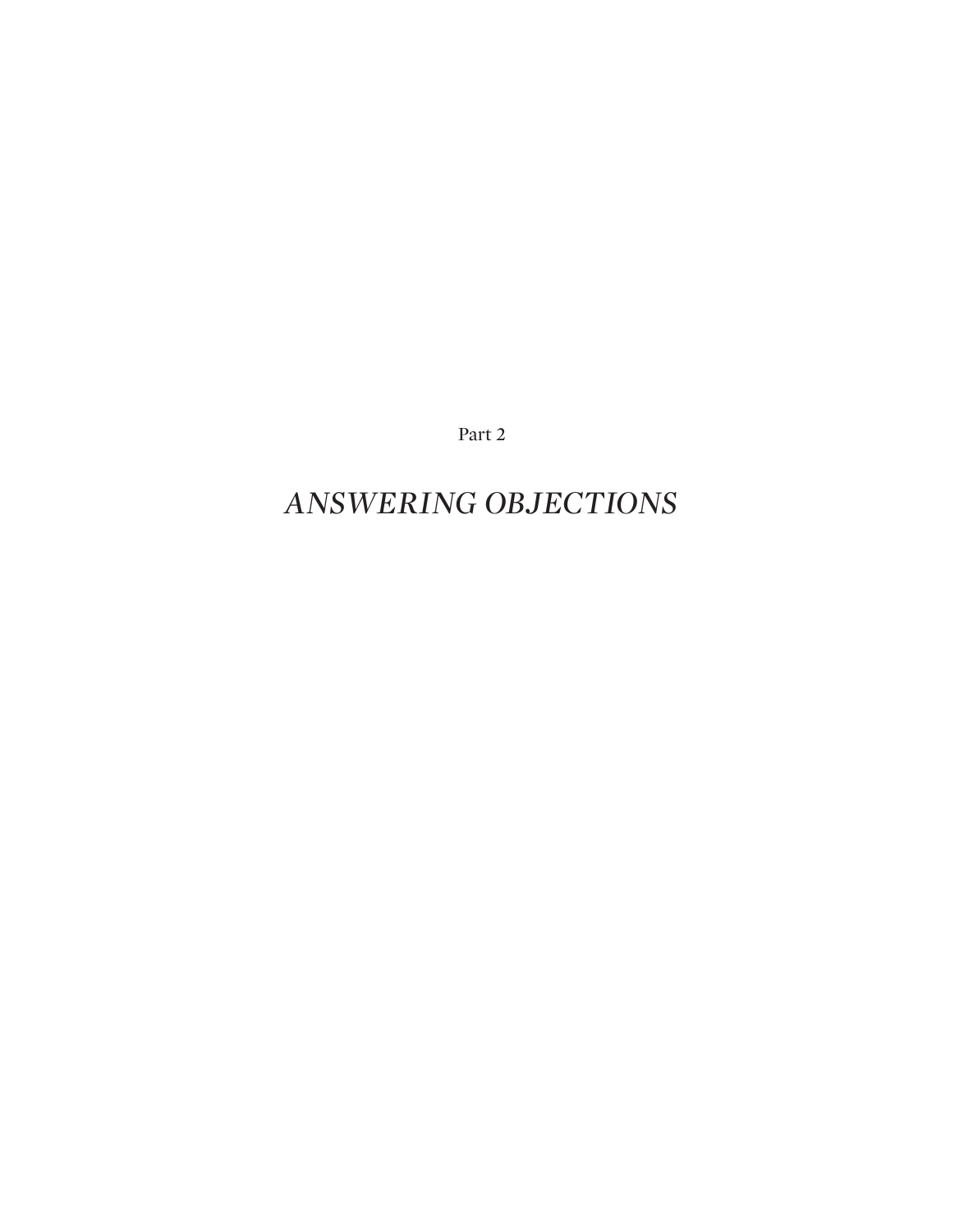## *"The Bible Hardly Ever Mentions Homosexuality"*

## **Overview**

It can be tempting to tally up numbers of verses or passages in the Bible that deal with a particular issue in order to determine the relative importance of that issue. In this kind of reckoning it is concluded that homosexuality is a relatively unimportant issue. DeYoung dismantles this reasoning and argues passionately against those advocating "agree to disagree" compromises in churches or denominations.

We cannot count same-sex behavior as an indifferent matter. Of course, homosexuality isn't the only sin in the world, nor is it the most critical one to address in many church contexts. But if 1 Corinthians 6 is right, it's not an overstatement to say that solemnizing same-sex sexual behavior runs the risk of leading people to hell. (p. 77)

#### **Discussion Questions**

1) Give a two- to three-sentence response to the following statements:

• "You Christians are obsessed with sex, especially homosexuality. Aren't you concerned about any other sins?"

- "The Bible talks about homosexuality only in a few hard-to-interpret passages."
- "For followers of Jesus, you sure talk a lot about something he never even mentioned."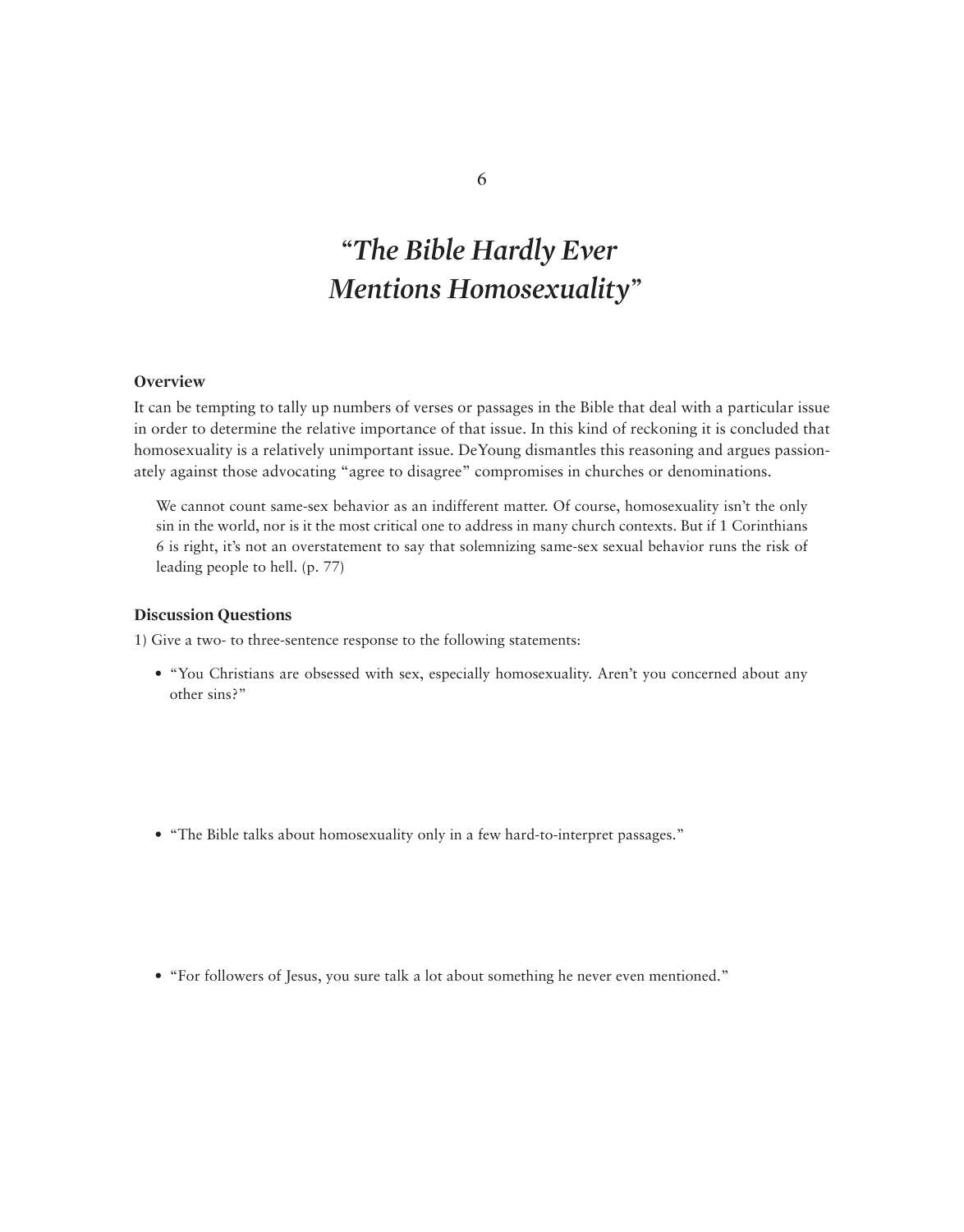2) Why is counting verses not the best way to determine how biblically important an issue is? Give specific examples.

3) What "third way" does DeYoung argue against? Why do you think he is so passionate about this?

4) What is "death by dialogue"? Why do you think people employ this strategy? What makes it deadly?

5) When (if ever) do you think it becomes necessary for a person to leave a church or for a church to leave a denomination over the issue of homosexuality? What is at stake in these situations?

### **Prayer**

Our Father, thank you that your Word gives us an accurate gaze on everything in life, including our sexuality. You have said much about who we are as image bearers and how we are to live this out in righteous relationships. Grant that we might grow more and more into the image of your Son, that we might evaluate things as you do, and that we might live joyfully obedient lives with like-minded brothers and sisters. Amen.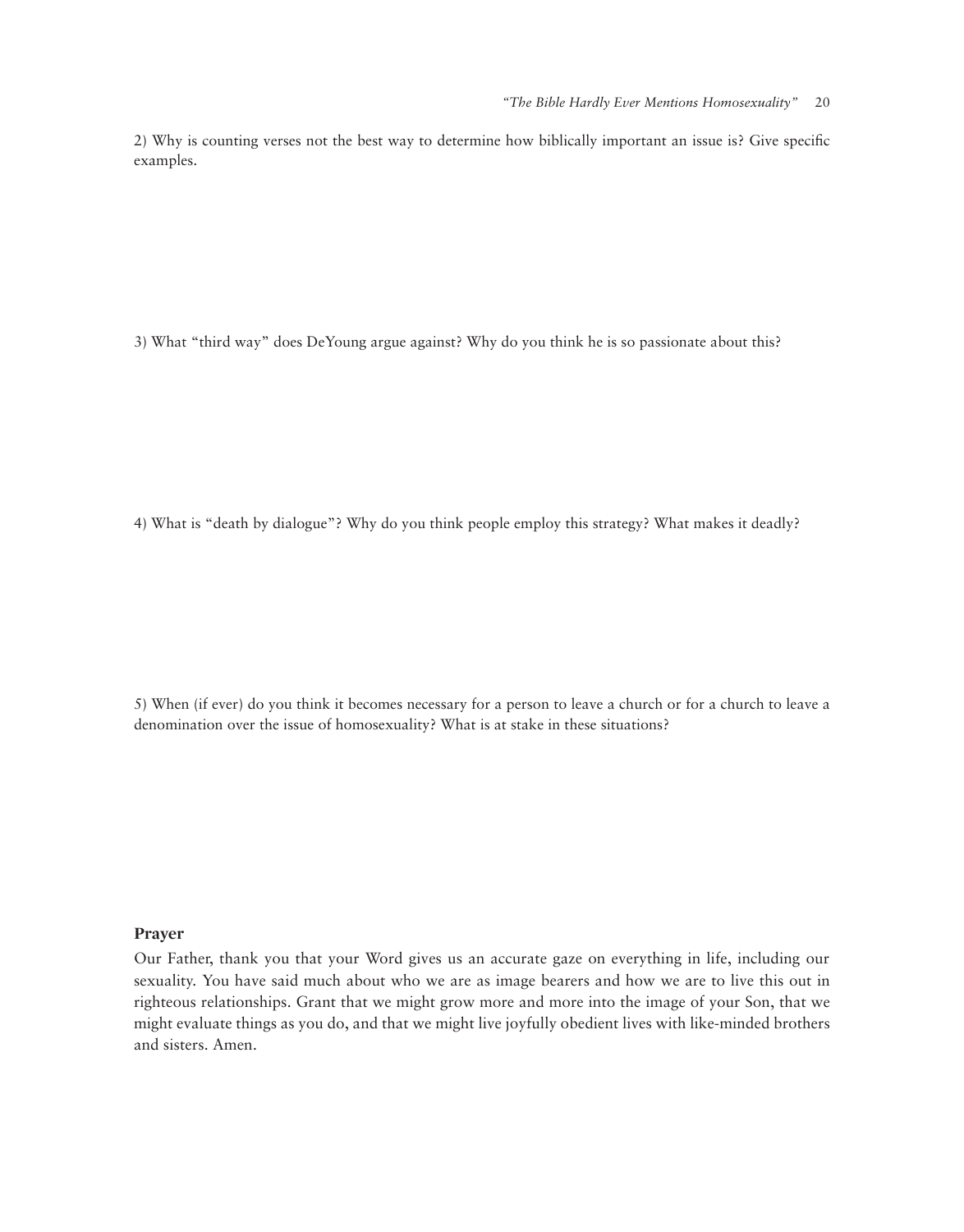## *"Not That Kind of Homosexuality"*

### **Overview**

The most common and foundational argument for same-sex behavior today is the "cultural distance" argument. This argument says that although the biblical writers were unanimous in their condemnation of homosexual behavior, they were condemning something very different from modern, committed, consensual, lifelong partnerships—i.e., predatory, exploitative, or promiscuous homosexual relationships. DeYoung gives two reasons why this view simply does not fit either the biblical or historical evidence.

Scholars of all different stripes have said the same thing: the cultural distance argument will not work. . . . There is no good reason to think from the hundreds of homosexuality-related texts found in the Greco-Roman period that the blanket rejection of homosexual behavior found in the Bible can be redeemed by postulating an impassable cultural distance between our world and the ancient world. (pp. 86–87)

#### **Discussion Questions**

1) List the different forms that the "cultural distance" argument can take. Which of these have you read or heard before? Which form sounds most convincing to you?

2) How would you use Romans 1:24–27 to argue against the idea that Paul is merely condemning insatiable sexual passion (that is, discontentment with heterosexual sexual relations) and not all homosexual behavior?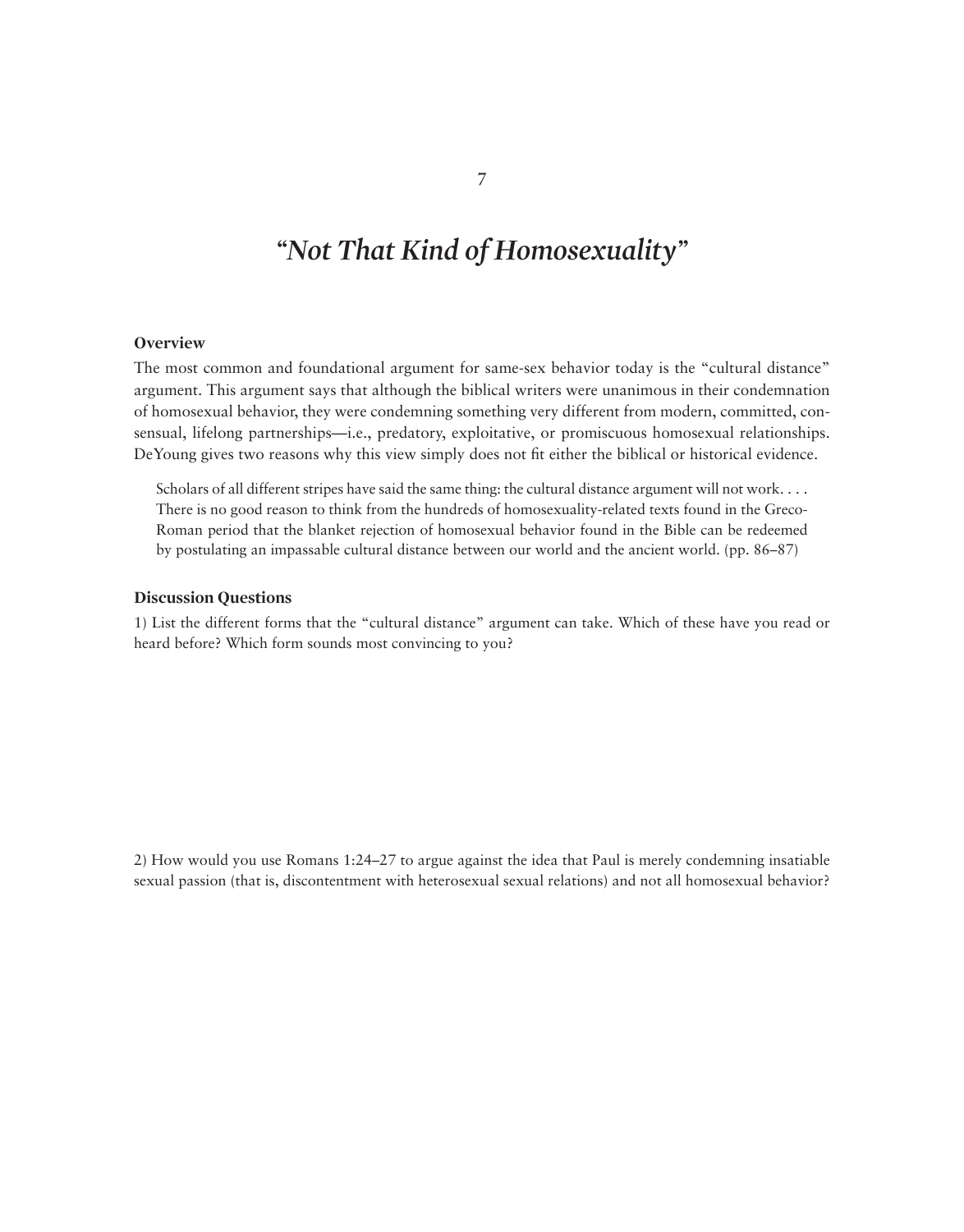3) On page 81 DeYoung sets out a typical three-point revisionist argument. What is deficient about this argument logically and biblically? How do DeYoung's questions in the second paragraph dismantle the faulty conclusion?

4) What is the cumulative impact of the four block quotes on pages 83–86 on the revisionist argument that the ancient world knew nothing of committed same-sex relationships or homosexual orientation? How is this significant?

5) Colossians 4:2–6 gives us a spiritual strategy for doing evangelism and apologetics. Think through or discuss the implications of this passage for dialoguing with those who would support homosexual behavior and/ or marriage.

### **Prayer**

Lord Jesus, you knew exactly how to respond to each person you encountered with grace and truth. We confess we are often clumsy—either strident in proclaiming the truth or compromising in our tolerance of sin. Would you teach and empower us to "not be quarrelsome but kind to everyone, able to teach, patiently enduring evil, correcting . . . opponents with gentleness" (2 Tim. 2:24–25)? Give us the joy of pointing and leading sexually broken people to the same saving grace you have given us. We pray this for your glory. Amen.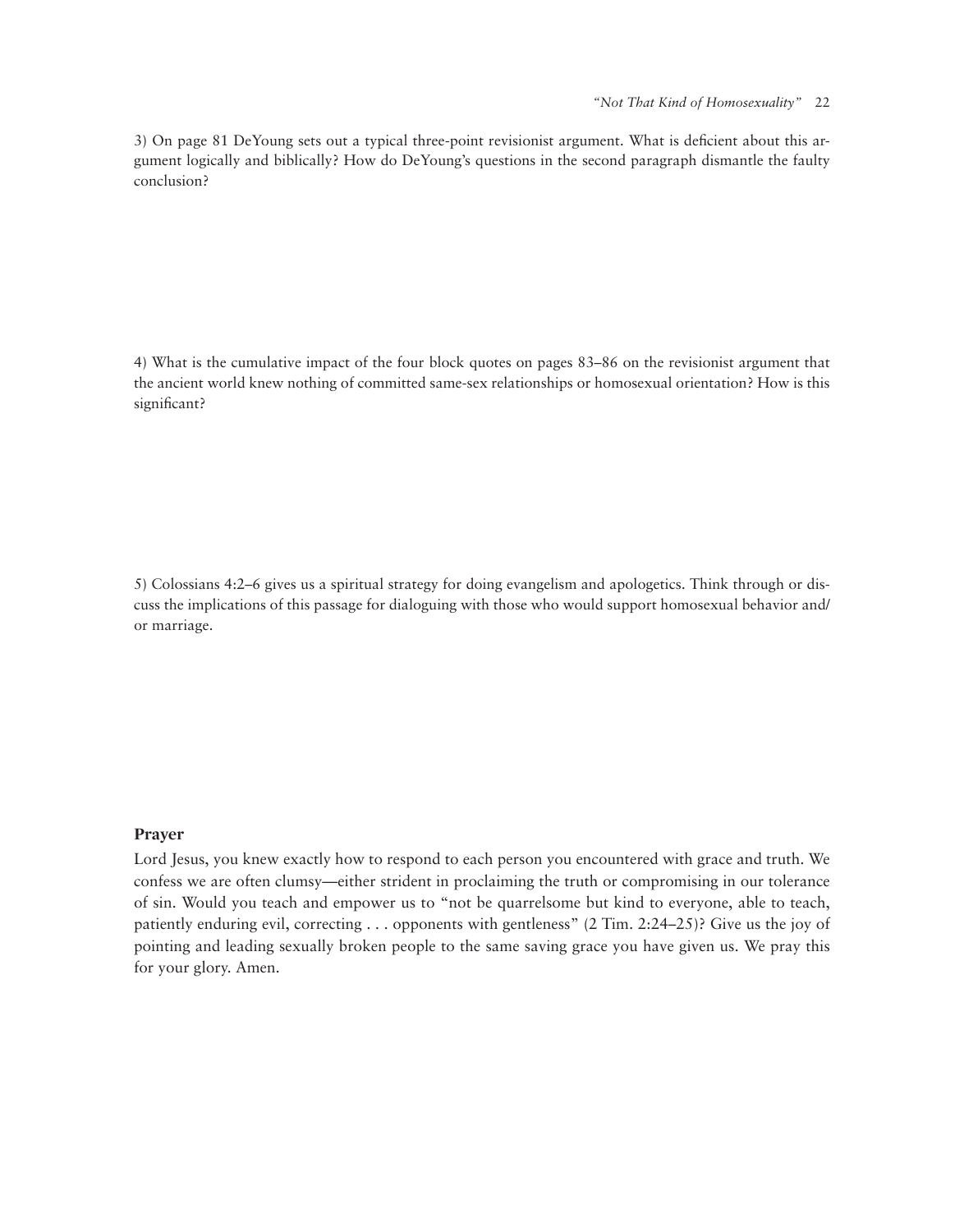## *"What about Gluttony and Divorce?"*

## **Overview**

The charge of hypocrisy is sometimes made against conservative Christians who teach that homosexual behavior is sinful: "Why don't you speak out as passionately against sins like gluttony and divorce, which are much more common and accepted in your churches?" In this chapter DeYoung deals with both of these "respectable sins," explaining in what ways the charge of hypocrisy is valid and in what ways the charge is misleading.

So, yes, there are plank-eyed Christians among us. . . . But the remedy to this negligence is not more negligence. The slow, painful cure is more biblical exposition, more active pastoral care, more consistent discipline, more Word-saturated counseling, and more prayer—for illegitimate divorce, for same-sex behavior, and for all the other sins that are more easily condoned than confronted. (p. 95)

### **Discussion Questions**

1) What is DeYoung's initial response to the charge of inconsistency and hypocrisy (pp. 89–90)? What would be the consequences of completely denying this charge?

2) What "respectable sins" do you think are tolerated in your church? In your life? What Scriptures speak to these sins?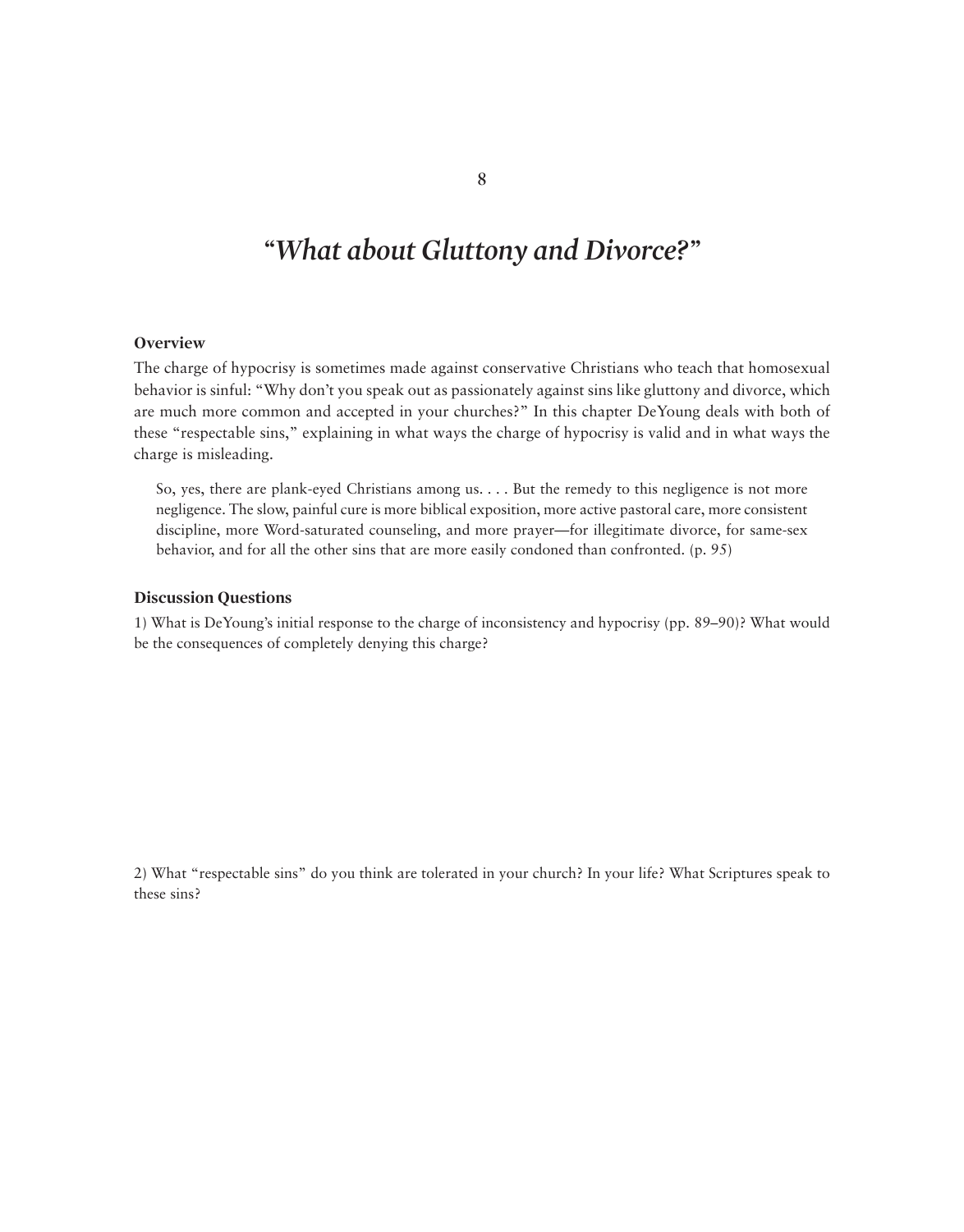3) How does DeYoung use C. S. Lewis and Scripture to deal with the charge that gluttony is a bigger problem in our churches than homosexuality? What is DeYoung's conclusion about gluttony? What do you think about his conclusion?

4) A similar, more serious charge is made on pages 93–95 about inadequately confronting divorce in our churches. What differences between divorce and homosexuality does DeYoung point out? How does he use his experience as a pastor to answer the charge?

5) List the ways that evangelicals have been negligent in dealing with divorce and remarriage (p. 95). How would you evaluate your church on how it deals with these issues?

### **Prayer**

Pray through the five-part "slow, painful cure" in the last paragraph of the book chapter for your local church and for other gospel-centered churches.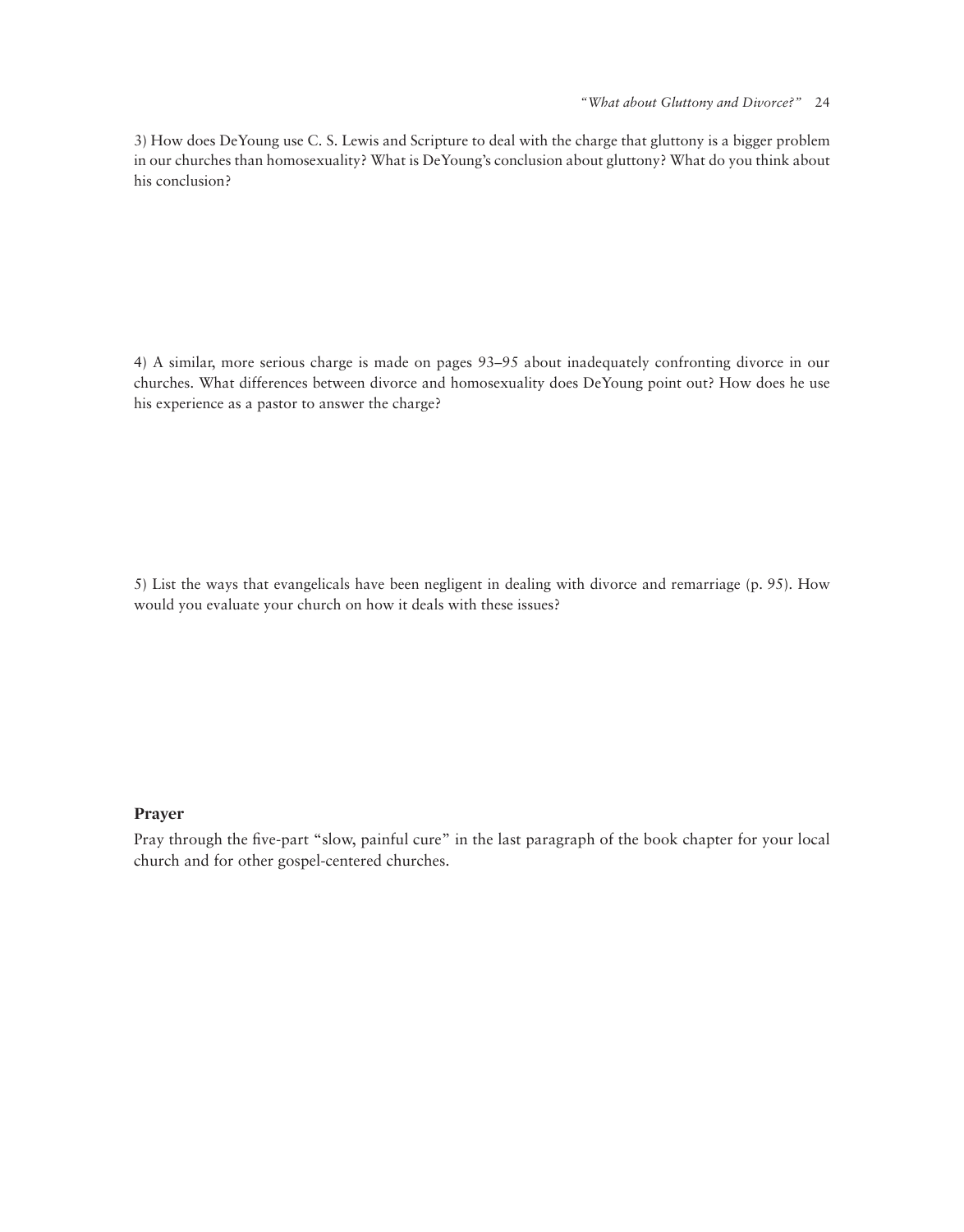## *"The Church Is Supposed to Be a Place for Broken People"*

## **Overview**

"The church is supposed to be a place for broken people" is a wonderfully true statement, but it is not the whole truth. This idea is sometimes used to excuse what Bonhoeffer called "cheap grace": grace without repentance, confession, or discipleship. This chapter powerfully proclaims that the church is supposed to be a place where broken people, including sexually broken people, become repentant disciples by the power of the gospel.

We cannot live like the Devil on earth and expect to meet God in heaven. This is not because God demands a certain number of holiness points in order to be saved. We are justified by faith alone through grace alone in Christ alone. *And* this grace that grants us faith will invariably be a grace that causes us to change. (p. 101)

### **Discussion Questions**

1) Describe the "new emphasis in theology" that the Christian leader on pages 97–98 espoused after shutting down his ministry to those with same-sex attraction. What are some possible reasons why he changed his theology?

2) How does 1 Corinthians 6:9–11 hold out both the *comfort* and the *call* of the gospel? What does the passage imply about repentance?

9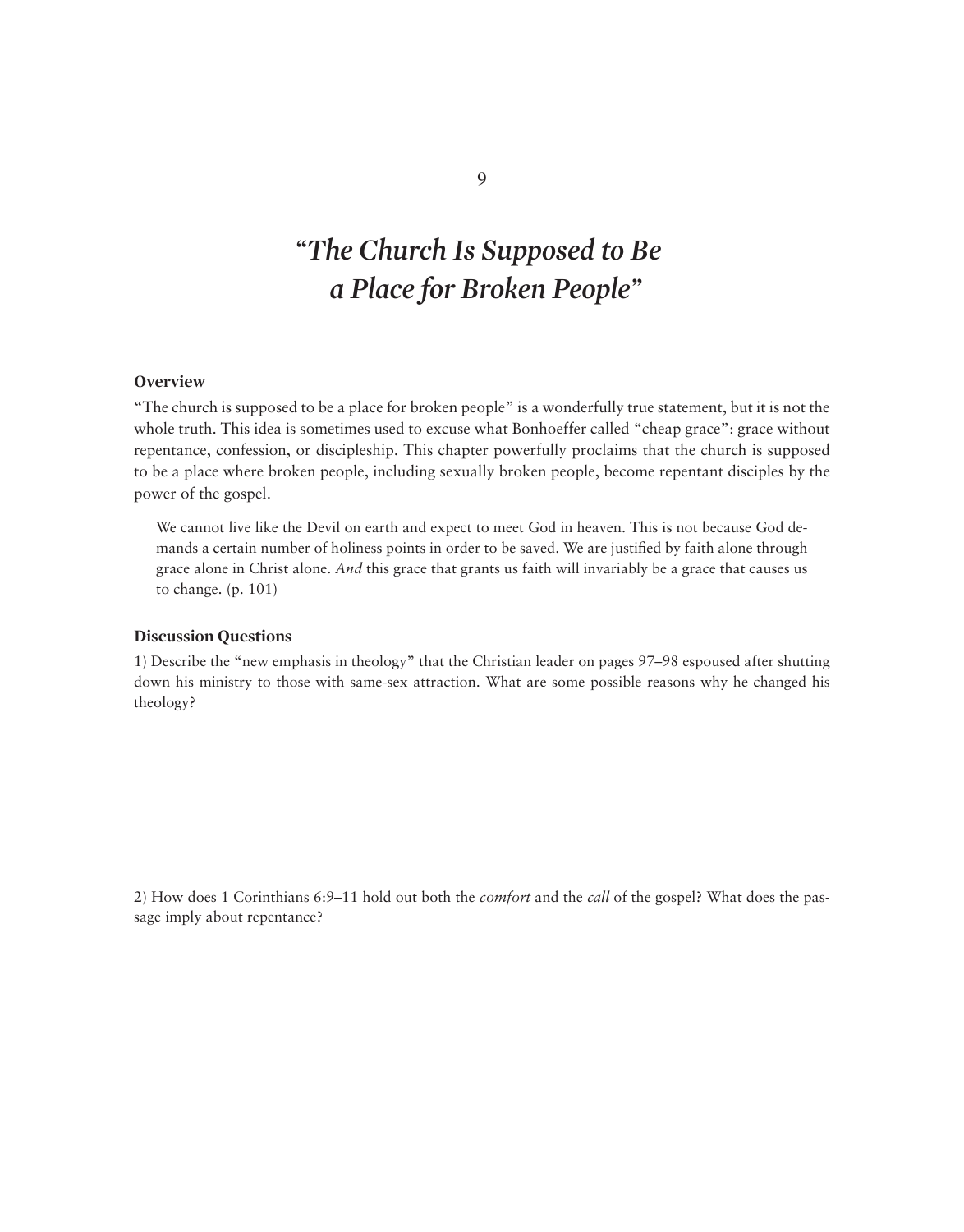3) What is the difference between regret and repentance? What four aspects of *metanoia* does DeYoung set out on pages 98–100? Which aspect do you struggle with most in your own repentance?

4) Why is cheap grace the default mode in our lives and churches? Pick one sentence in Bonhoeffer's quote about cheap grace (p. 100) and explain how it challenges you.

5) How do justification and sanctification work together for our glorification? What happens if we leave one out or misunderstand the relationship between the two?

6) What would you want to say to the Christian leader on pages 97–98?

### **Prayer**

Oh, Lord, have mercy on us and save us from both legalism and license. Help us to rest in our justification, work out our sanctification, and teach others to do the same. Rescue us from cheap grace and enable us to bear fruits in keeping with repentance. We long to live out and proclaim the comfort and call of the gospel for the glory of Christ and the making of disciples. In Jesus's name. Amen.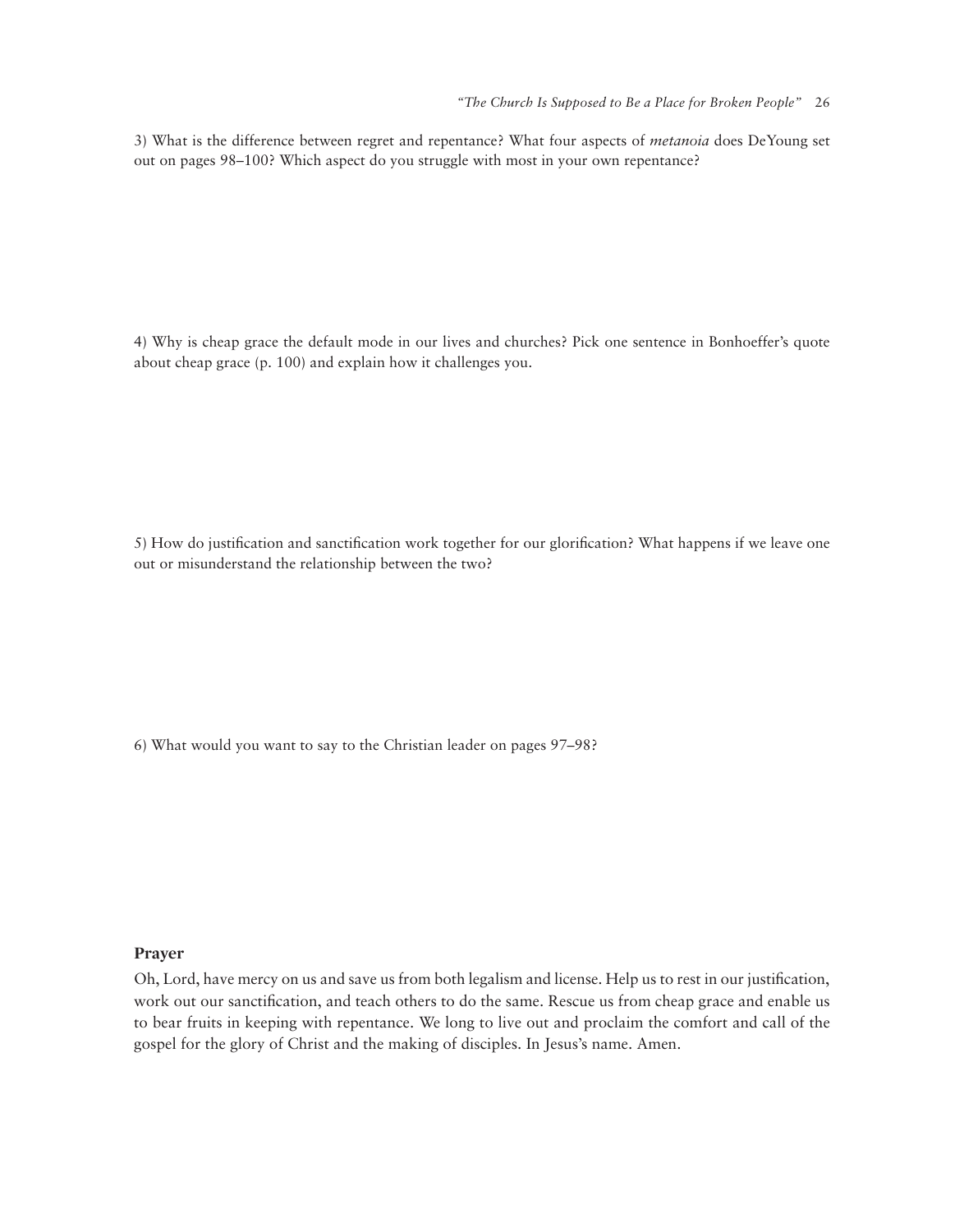## *"You're on the Wrong Side of History"*

## **Overview**

The accusation of being on the wrong side of history, which is meant to shame those who hold to traditional views of sexuality and marriage, is actually a nonargument based on historical fallacies and unsubstantiated claims. DeYoung uses historical and biblical arguments to free us from an unhelpful fear of progressive historians who would distract us from God's Word.

As Christians we ought to fear being on the wrong side of the holy, apostolic, and universal church more than we fear being on the wrong side of discredited assumptions about progress and enlightenment. (p. 108)

#### **Discussion Questions**

1) What is meant by the accusation, "You're on the wrong side of history"? What examples of this are given in the first paragraph of page 103? What do you think motivates this accusation?

2) How does DeYoung use the concept of "Whig history" and Darwinism to argue against the accusation?

3) Briefly summarize how DeYoung corrects the following "half-truths and misinformation" about:

• Columbus

10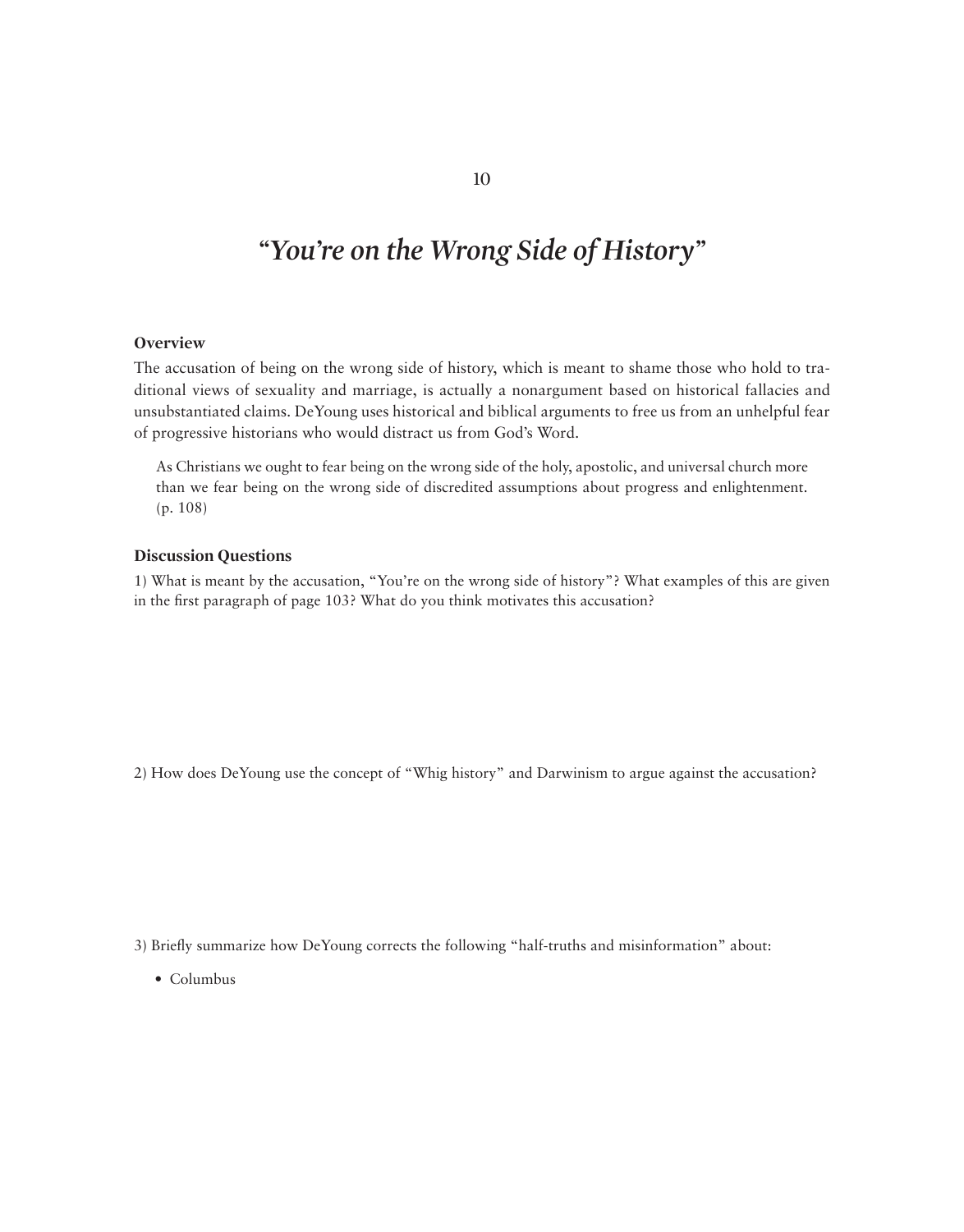• Galileo

• Slavery

What is the cumulative effect of DeYoung's historical survey on the accusation?

4) What evidence from Scripture and church history supports DeYoung's statement, "To make it sound like the Word of God is plainly for slavery in the same way it is plainly against homosexual practice is biblically indefensible" (p. 107). Why is this important?

5) Paul says in Ephesians 4:15 that we are to speak the truth in love. What is the *truth* we need to speak to those who say we are on the wrong side of history? What do's and don'ts might help us speak it in *love*?

#### **Prayer**

Thank you, Lord God, that you give us wisdom so that we might answer those who oppose us. Thank you that the weight of history and the greater weight of your Word are on our side, and we are secure. Thank you that the gospel of the glory of Christ is the final Word against all accusations and deceptions. We gladly embrace the truth that sets us free. Amen.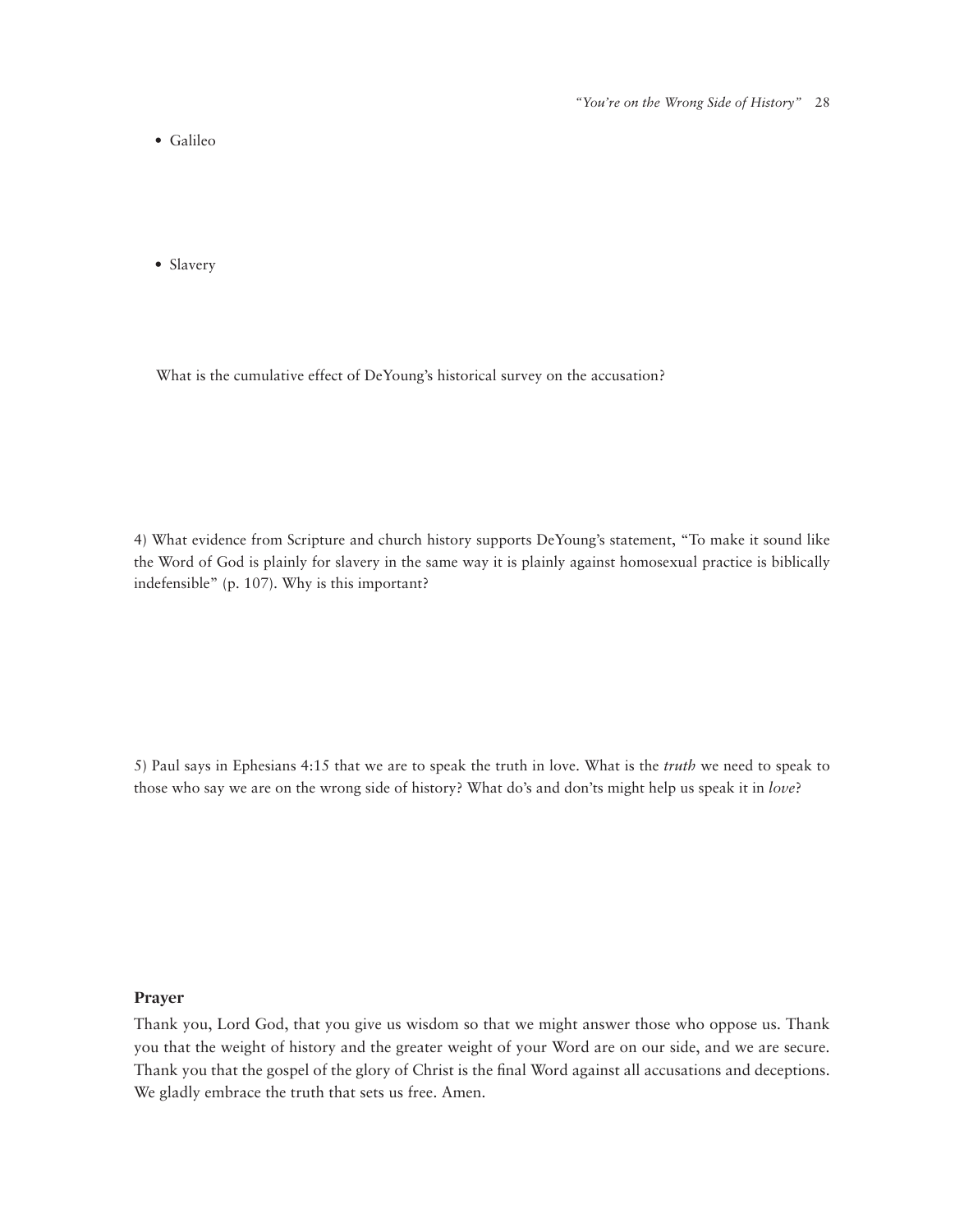## *"It's Not Fair"*

### **Overview**

This chapter goes deeper than rational arguments for or against homosexual behavior. It taps into gutlevel questions like, "Why would God do this? Why would he give someone these desires and not allow them to be expressed?" These are fair questions, and DeYoung seeks to answer them with biblical wisdom and humble compassion.

No matter our position on this issue (or any issue), churches and pastors should not be indifferent to the cries of those who profess Christ and profess to be miserable at the same time. We should listen to our pain, but we should not think that God always says what we want him to say in the midst of our pain. The Bible has to have the last word on what is good for us and what brings glory to God. (pp. 116–17)

### **Discussion Questions**

1) This chapter tackles the deeply personal issue of fairness. Have you ever felt that God was unfair? How did you respond? How do you typically respond to others when they accuse God of being unfair?

2) What is the street-level explanation of why so many people with same-sex attraction do not consciously choose their same-sex desires? What conclusions about causes are reached by the American Psychiatric Association and American Psychological Association? What is the significance of their conclusions to the discussion?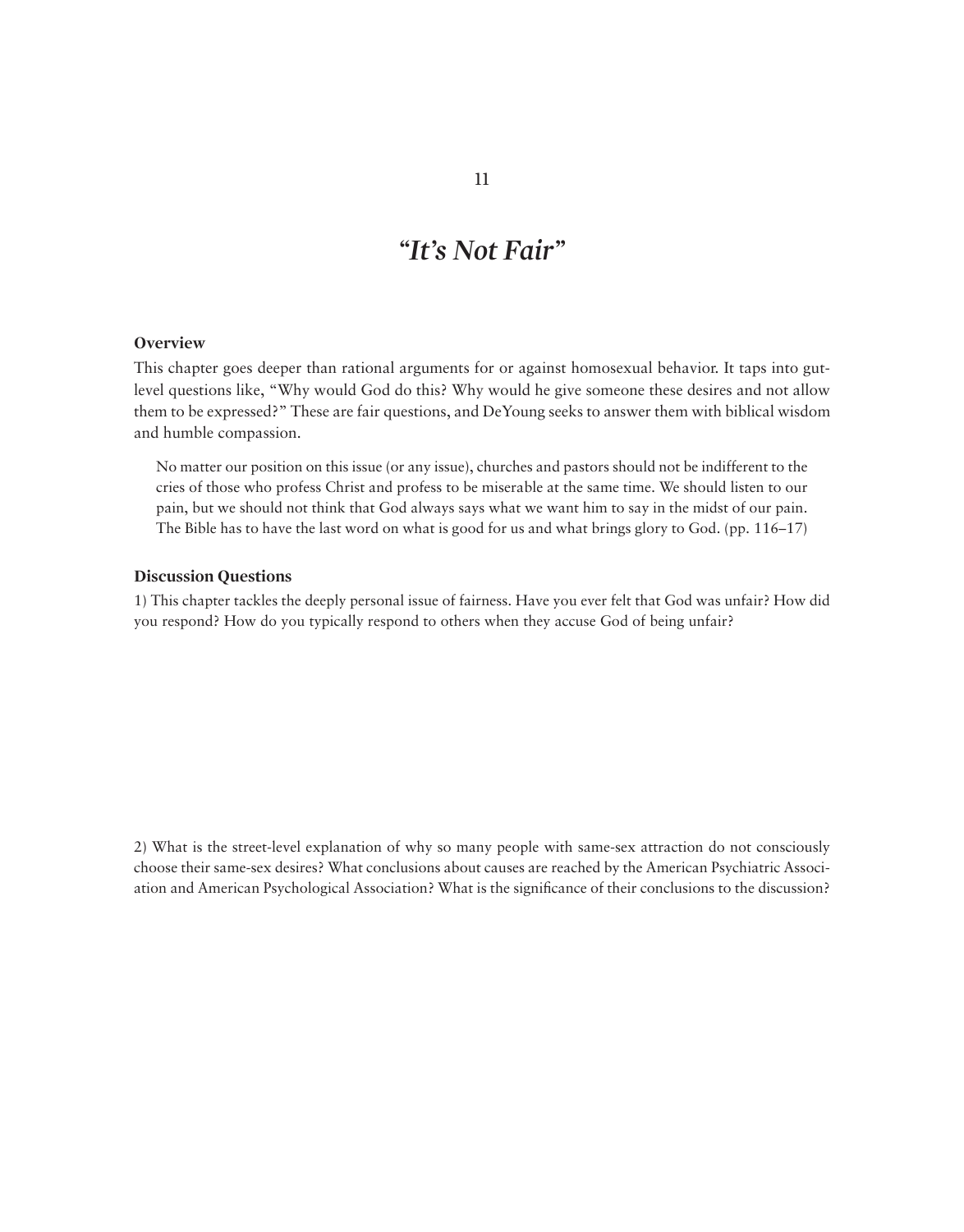3) On page 111 DeYoung says, "We cannot derive oughts from what is." What does he mean? How does he explain this affirmation?

4) How do the testimonies of Rosaria Butterfield, Ron Citlau, and Jackie Hill speak to the question of whether sexual orientation can change? What kind and degree of change can we reasonably expect?

5) The revisionist "I don't have the gift of celibacy" argument goes like this:

- Celibacy must be a *choice.*
- The church *mandates* that gays and lesbians never have sex.
- This is a *burden* too great to bear.

Summarize DeYoung's four answers to this logic. Which answer is most compelling to you?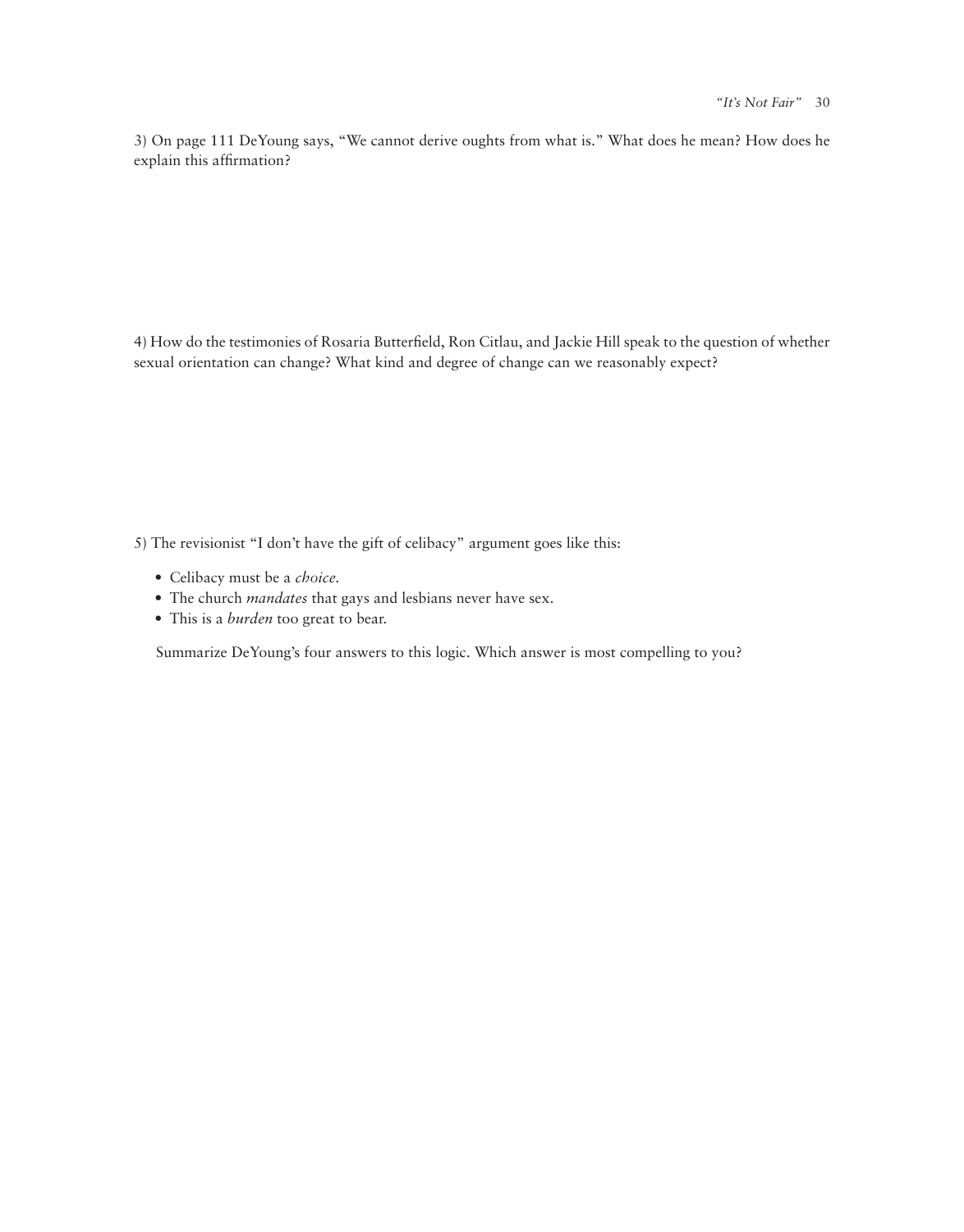6) How would you respond to someone whose testimony is, "I felt miserable and far from God as long as I tried to change my orientation or live a celibate life. Then I embraced my gay identity and experienced a new freedom, intimacy with God, and joy"? How might the quote from Jackie Hill's "Love Letter to a Lesbian" be helpful?

7) DeYoung says that in order to truly help those experiencing same-sex attraction find satisfying community in our churches, we must uproot "the idolatry of the nuclear family" (p. 119). Do you see evidences of this idolatry in your church? What steps could be taken to uproot it?

8) How does Revelation 19:6–8 give help and hope to us as believers, regardless of our sexual orientation or marital status? How will you pursue this ultimate joy and help others to do the same?

### **Prayer**

Use Revelation 19:6–8 to pray prayers of rejoicing, repenting, and requesting.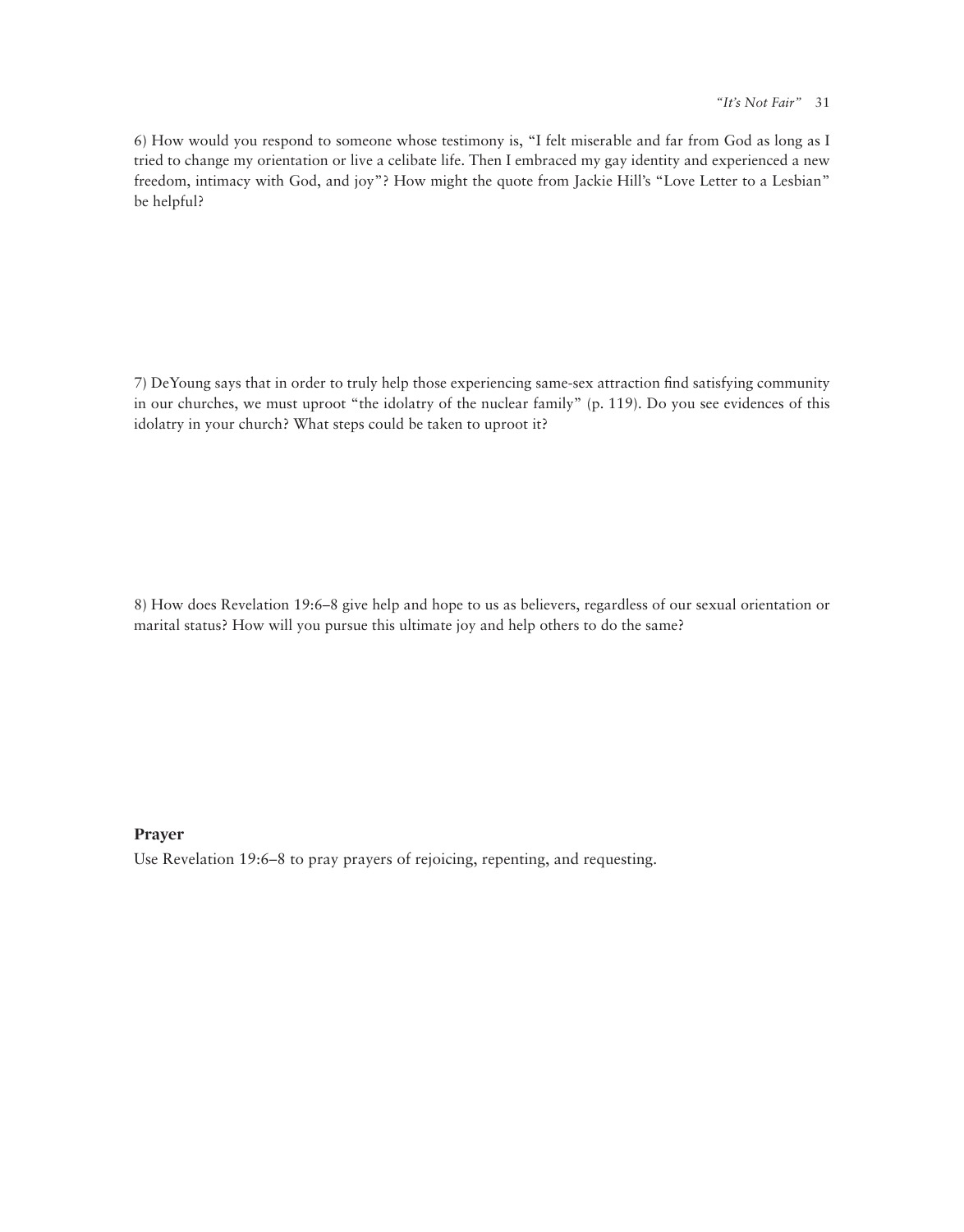## *"The God I Worship Is a God of Love"*

## **Overview**

This last chapter is an exhortation to rightly understand the character of God, especially his love. The glorious fact that God is love cannot be used to promote tolerance of sexual sin in any form. Jesus calls the church to manifest his holy love to the world by being clear-headed, biblically faithful, uncompromising about sin, and eager to embrace repentant sinners.

The God we worship is indeed a God of love. Which does not, according to any verse in the Bible, make sexual sin acceptable. But it does, by the witness of a thousand verses all over the Bible, make every one of our sexual sins changeable, redeemable, and wondrously forgiveable. (p. 127)

#### **Discussion Questions**

1) What is the doctrine of divine simplicity? How is it relevant to the argument for a traditional view of sexuality and marriage?

2) How would the world define tolerance today? How does your definition differ? What, in your opinion, are some examples of unhealthy tolerance in our culture?

3) Read Revelation 2:18–29. What is the significance of the description of Jesus in verse 18? What does Jesus say about "Jezebel"? What are we to learn about love and tolerance from this letter?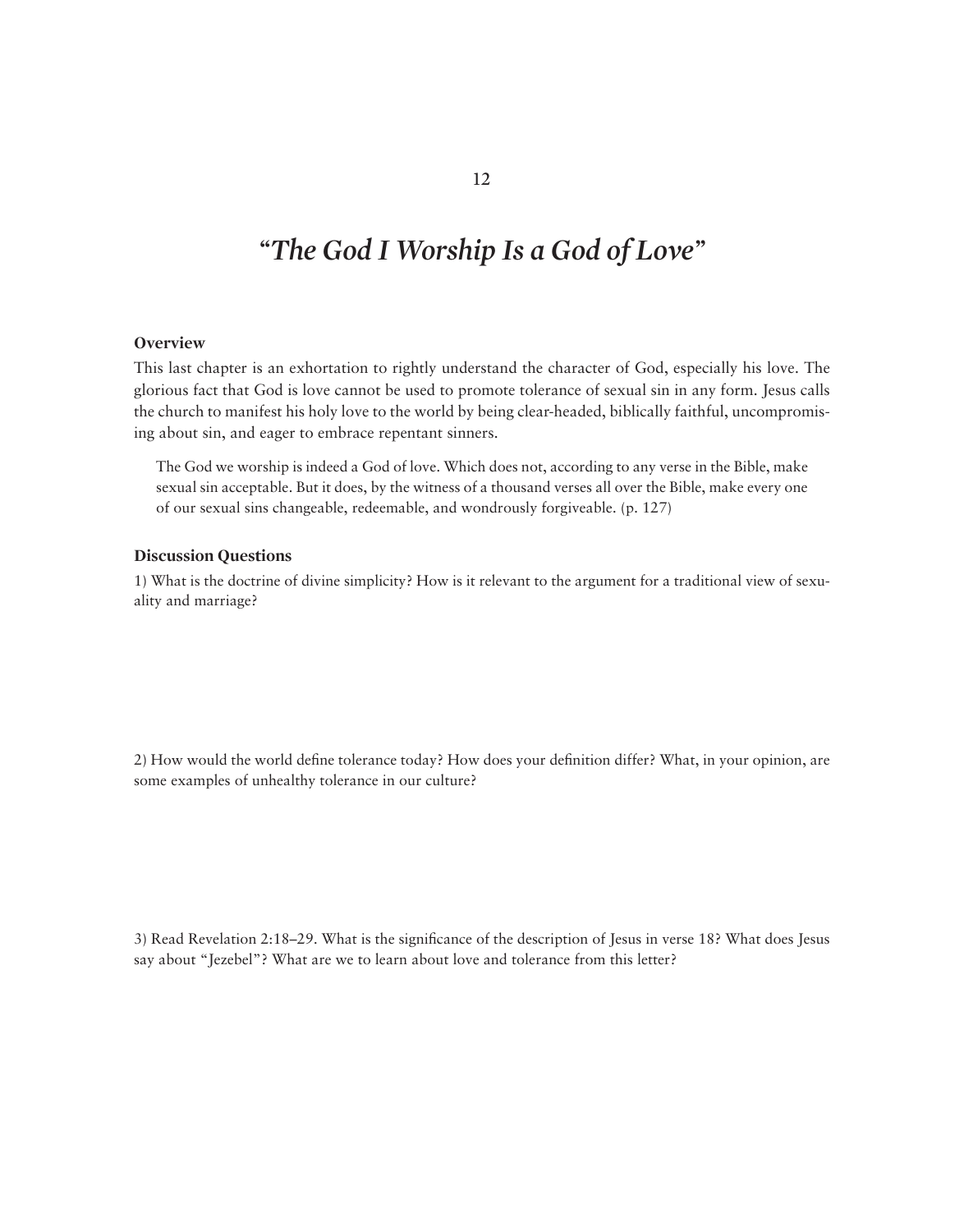4) What is your reaction to the raging debates about gender, sexuality, and marriage today? Why won't these debates go away anytime soon?

5) Summarize DeYoung's passionate plea to the contemporary evangelical church in this chapter. What parts do you especially resonate with? Why?

6) What verse or short passage best captures for you the full reality of God's holy love for sinners? How does this verse orient you toward a life of Christlike love? How will you pursue this vision of love in your church?

#### **Prayer**

Father, we acknowledge and affirm that you are a God of holy love. We praise you that the Bible was written for us so that we might not sin—but also to point us to the only advocate and sacrifice for sinners (1 John 2:1–2). Grant that we might hear and believe and rejoice in and live out and teach others the word Jesus spoke to the woman caught in adultery: "Neither do I condemn you; go, and from now on sin no more."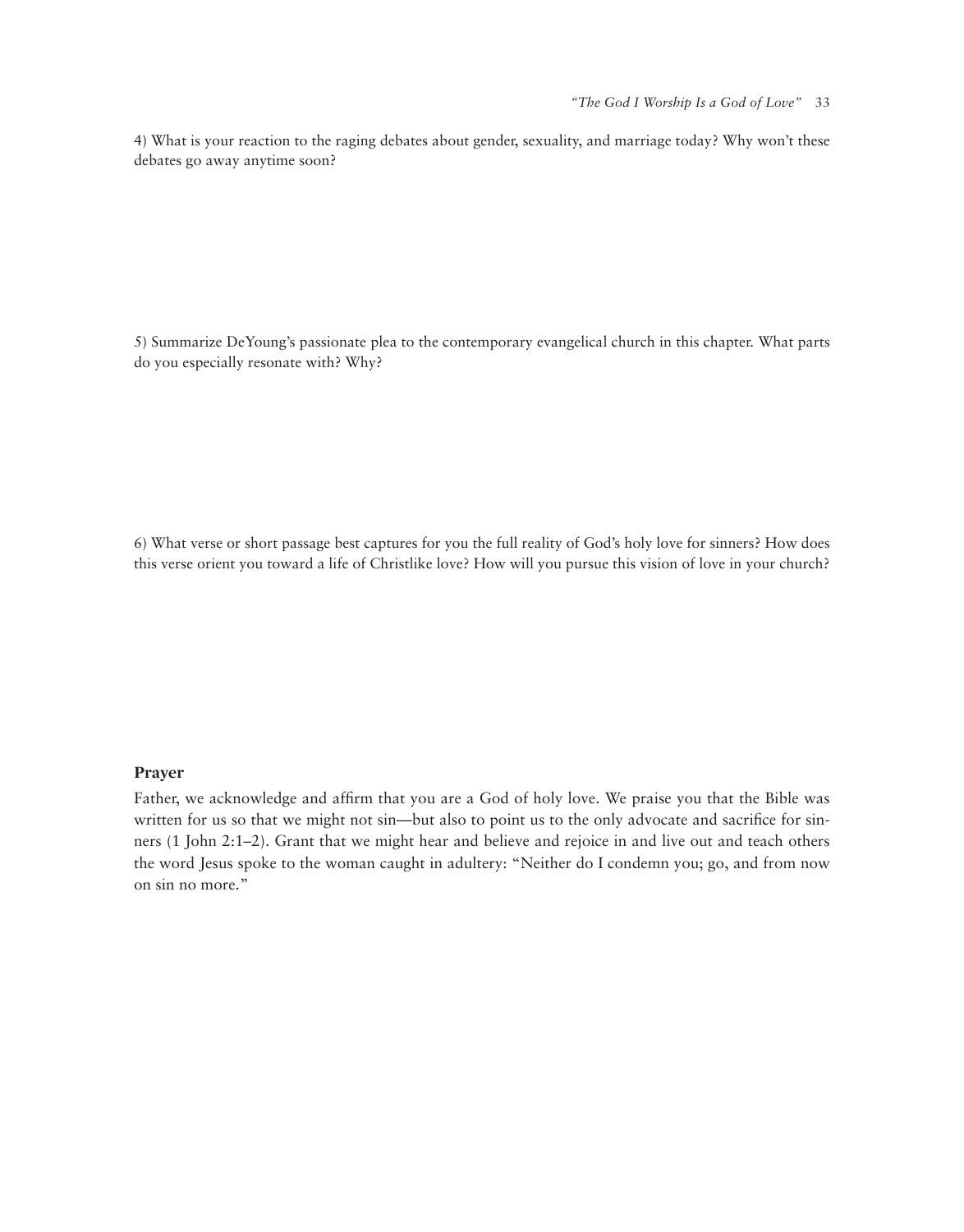## Conclusion

## *Walking with God and Walking with Each Other in Truth and Grace*

## **Overview**

In this powerful conclusion DeYoung appeals to head and heart with both grace and truth. He reminds us that the moral logic of monogamy, the integrity of sexual ethics, the authority of the Bible, and the grand narrative of Scripture are all at stake in this debate. Fittingly and compellingly he ends by pointing us to the supreme glory of Jesus Christ: the gift of radical grace and the call to radical discipleship.

Jesus was all grace and all truth all the time. . . . He gives everything to us and he demands everything from us. He died for our sakes, and then told us we had to die for his. (p. 135)

### **Discussion Questions**

1) Briefly explain how each of these is at stake in the debate:

- The moral logic of monogamy
- The integrity of sexual ethics
- The authority of the Bible
- The grand narrative of Scripture